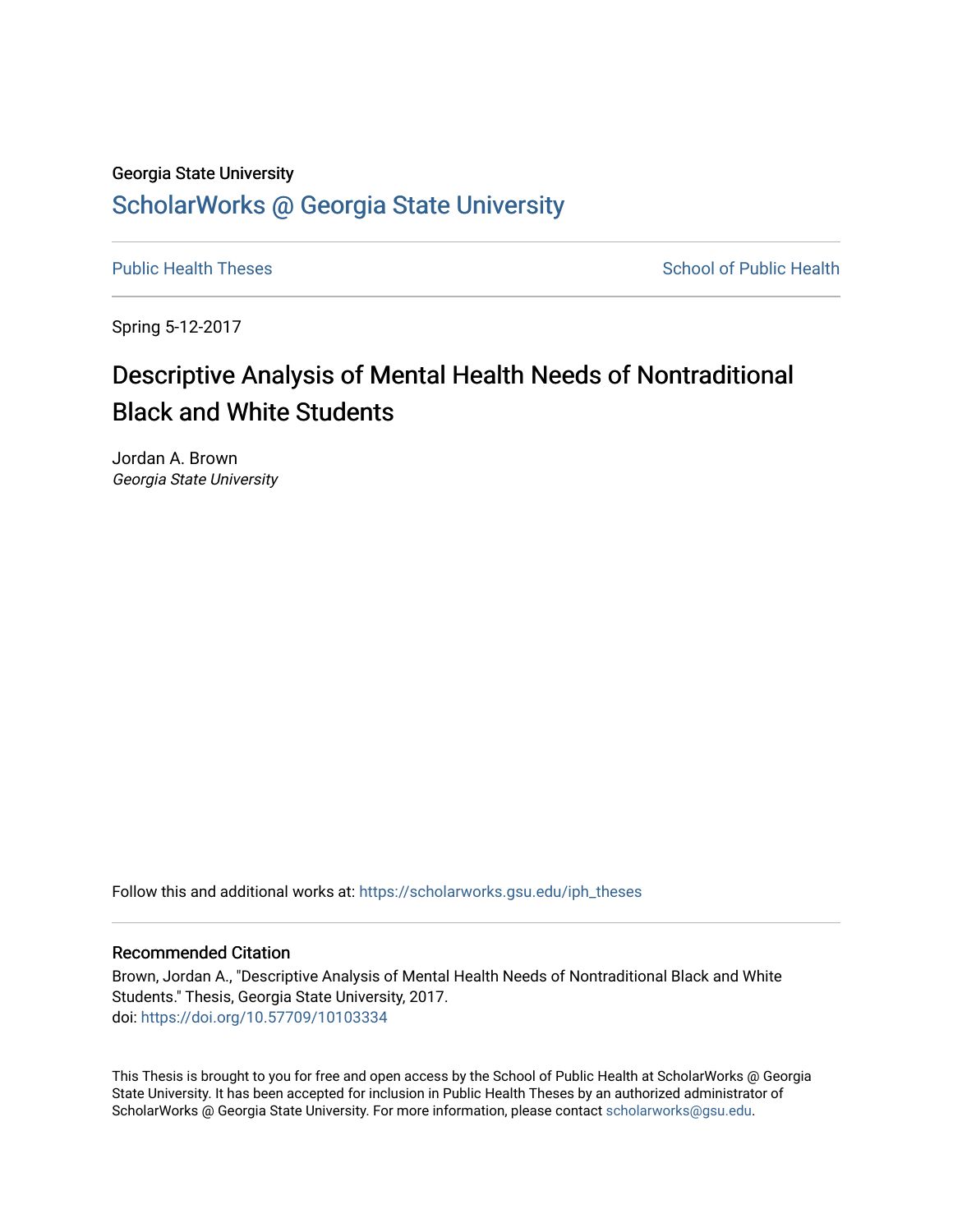### **THESIS TITLE:**

Descriptive Analysis of Mental Health Needs of Nontraditional Black and White Students

### **STUDENT'S NAME:**

Jordan Brown, B.A.

### **THESIS CHAIR:**

Eric R. Wright, Ph.D.

### **ABSTRACT**

**Introduction:** Mental health seeking behaviors among nontraditional students, particularly Black students, is an area that should be examined closely with care and strategy. There are a plethora of factors that pose risks to nontraditional students completing their education. There is something to take note of when 38% of nontraditional students leave their first year compared to 16% of traditional students (National Center for Education Statistics, 2012).

**Objective:** This study assessed the risk factors and demographic variables associated with mental health seeking behaviors in Black nontraditional students vs. White nontraditional students at Georgia State University.

**Methods:** Descriptive demographic data were used to find a statistical difference and likelihood of occurrences of the variables: sex, race, age, reduction of alcohol or drug use, financial stress, and suicide consideration.

**Results:** Black students reported experiencing higher levels of stress due to finances. When looking at counseling utilization for nontraditional pupils, more White students sought prior therapy before their arrival to Georgia State University (25.3%) compared to Black students (13.4%). Black students were more likely than Whites to attempt suicide 1-5 times, but overall, there were minimal differences between races in the overall percentage. Examining if Black male

i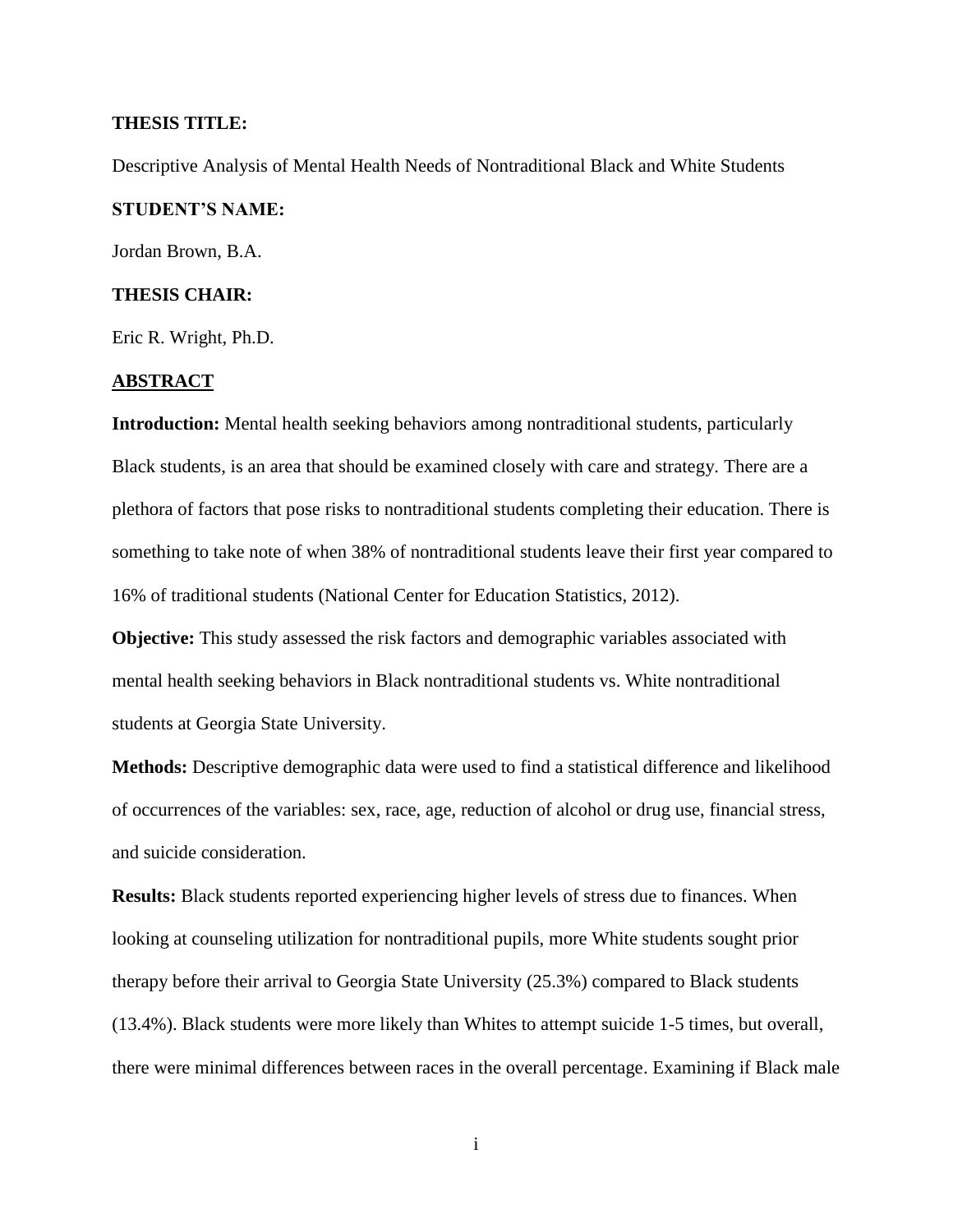veterans wished to reduce drinking and drug use more than White males, a two-sample hypothesis test was used (P-value=.21 using alpha .05). I failed to reject the null hypothesis, meaning the proportions are the same and there is no statistical difference between races. Blacks vs. Whites who sought counseling before or after college had a P-value of .00308. This test is significant at the alpha level .05 therefore we reject the null hypothesis that the proportions are the same. We conclude that there is a significant difference in the proportion of blacks who sought counseling before or after college from whites who sought counseling before or after college. I also looked at Blacks vs. Whites who never sought counseling. The P value is 0.00. This test is significant at the alpha .05 level thus we reject the null hypothesis. There is a significant difference between the proportions of Blacks vs Whites that have never sought counseling.

**Conclusions:** Although there are mental health disparities that exist across the population of nontraditional students, a focus should be on nontraditional Black students. Universities should increase the budget for counseling services to expand supporting staff to accommodate individuals with needs. Nontraditional students have higher risks of possibly not graduating and ensuring the appropriate resources are in place is critical as a part of success.

**Key Words:** mental health, nontraditional students, education, veterans, alcohol, women, suicide, African-American/Black

ii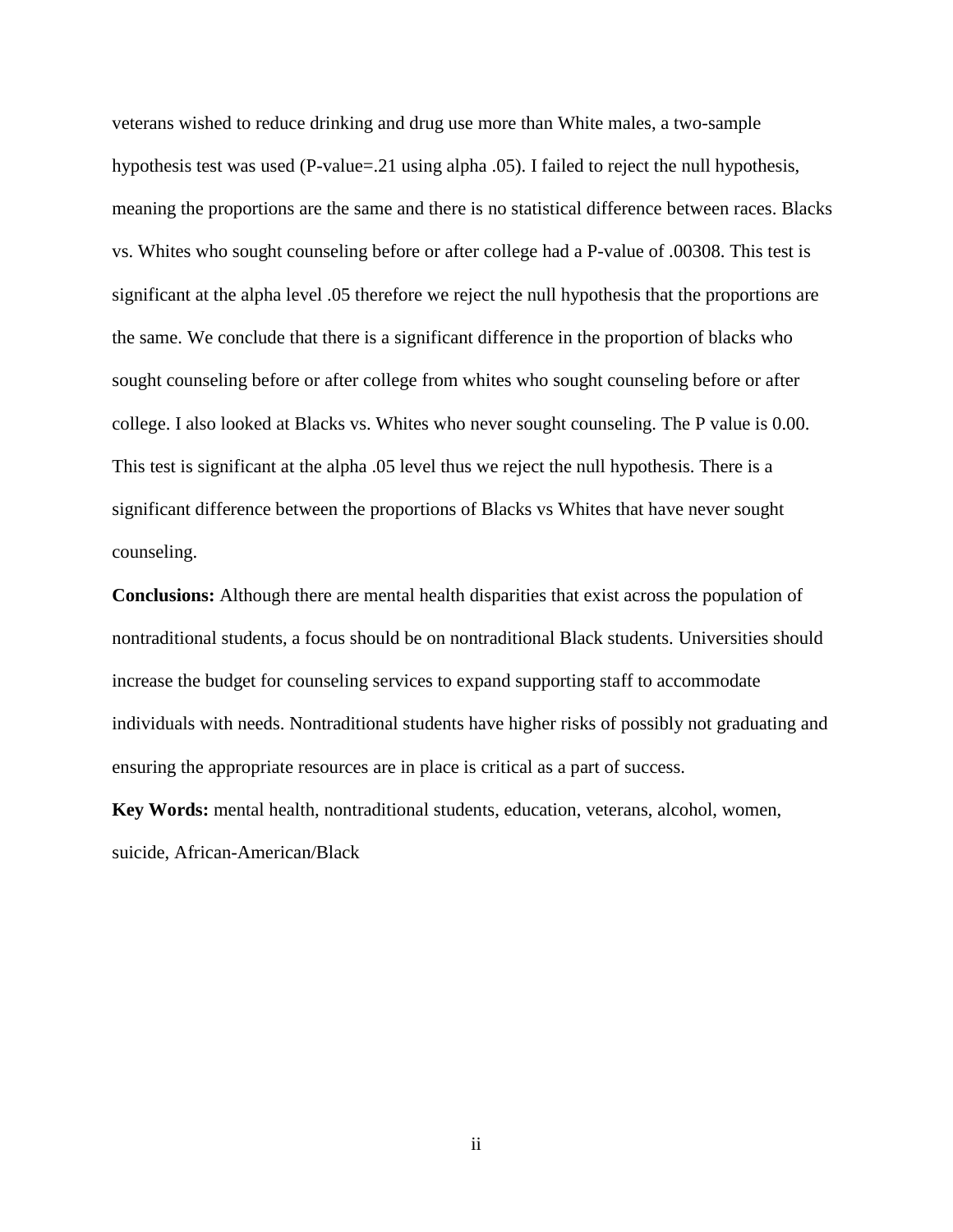Descriptive Analysis of Mental Health Needs of Nontraditional Black Students by Race

By

Jordan Brown

Bachelor of Arts in Psychology, Georgia State University

A Thesis submitted to the Graduate Faculty

Of Georgia State University in Partial Fulfillment

Of the

Requirements for the Degree

MASTER OF PUBLIC HEALTH

ATLANTA, GEORGIA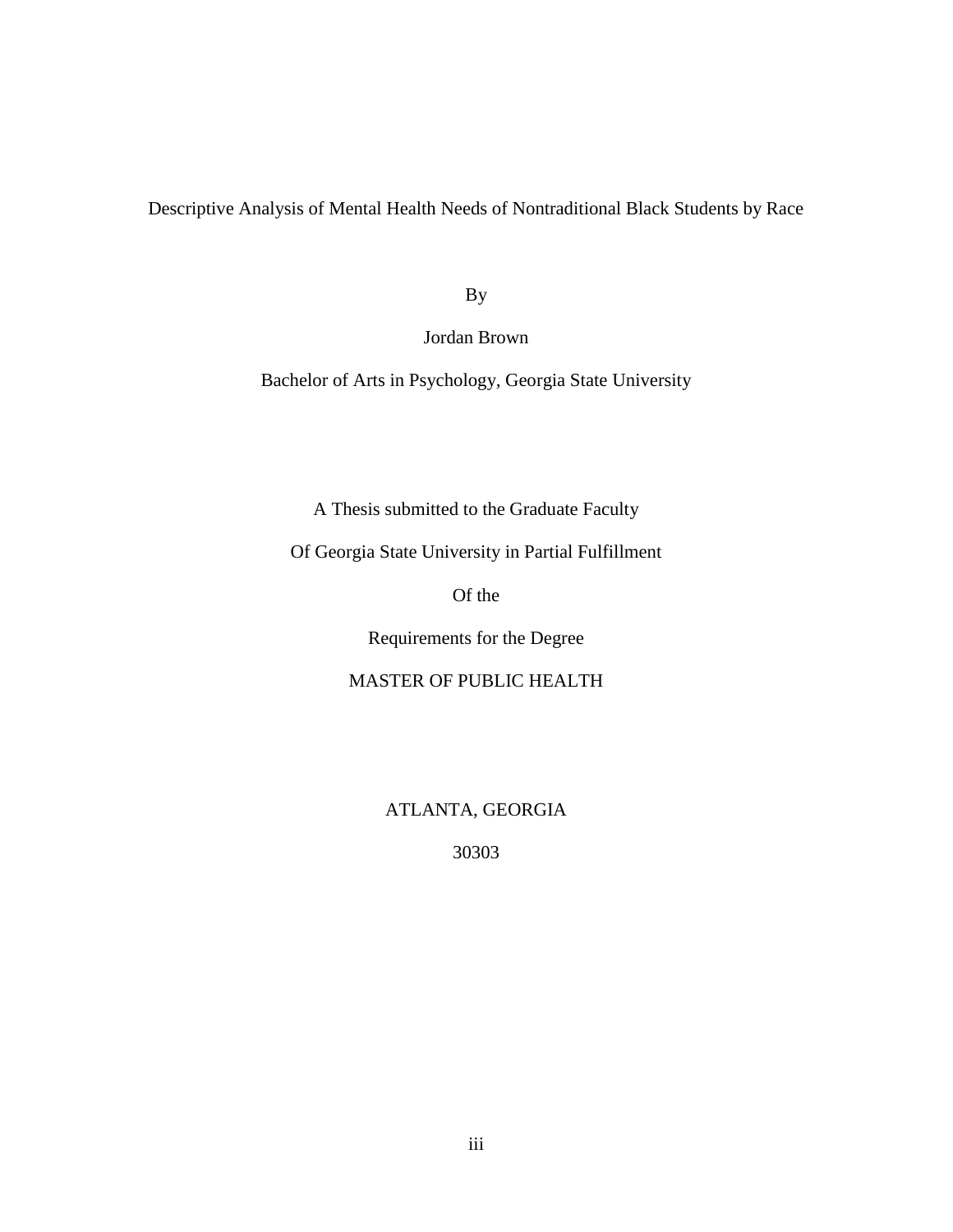## APPROVAL PAGE

Descriptive Analysis of Mental Health Needs of Nontraditional Black Students by Race

By

Jordan Brown

Approved:

Dr. Eric R. Wright, B.A., M.A., Ph.D. - Committee Chair

\_\_\_\_\_\_\_\_\_\_\_\_\_\_\_\_\_\_\_\_\_\_\_\_\_\_\_\_\_\_\_\_\_\_\_

Dr. Jill Lee-Barber, B.A, M.S., Ph.D. - Committee Member

\_\_\_\_\_\_\_\_\_\_\_\_\_\_\_\_\_\_\_\_\_\_\_\_\_\_\_\_\_\_\_\_\_\_\_\_\_\_\_\_\_\_

Date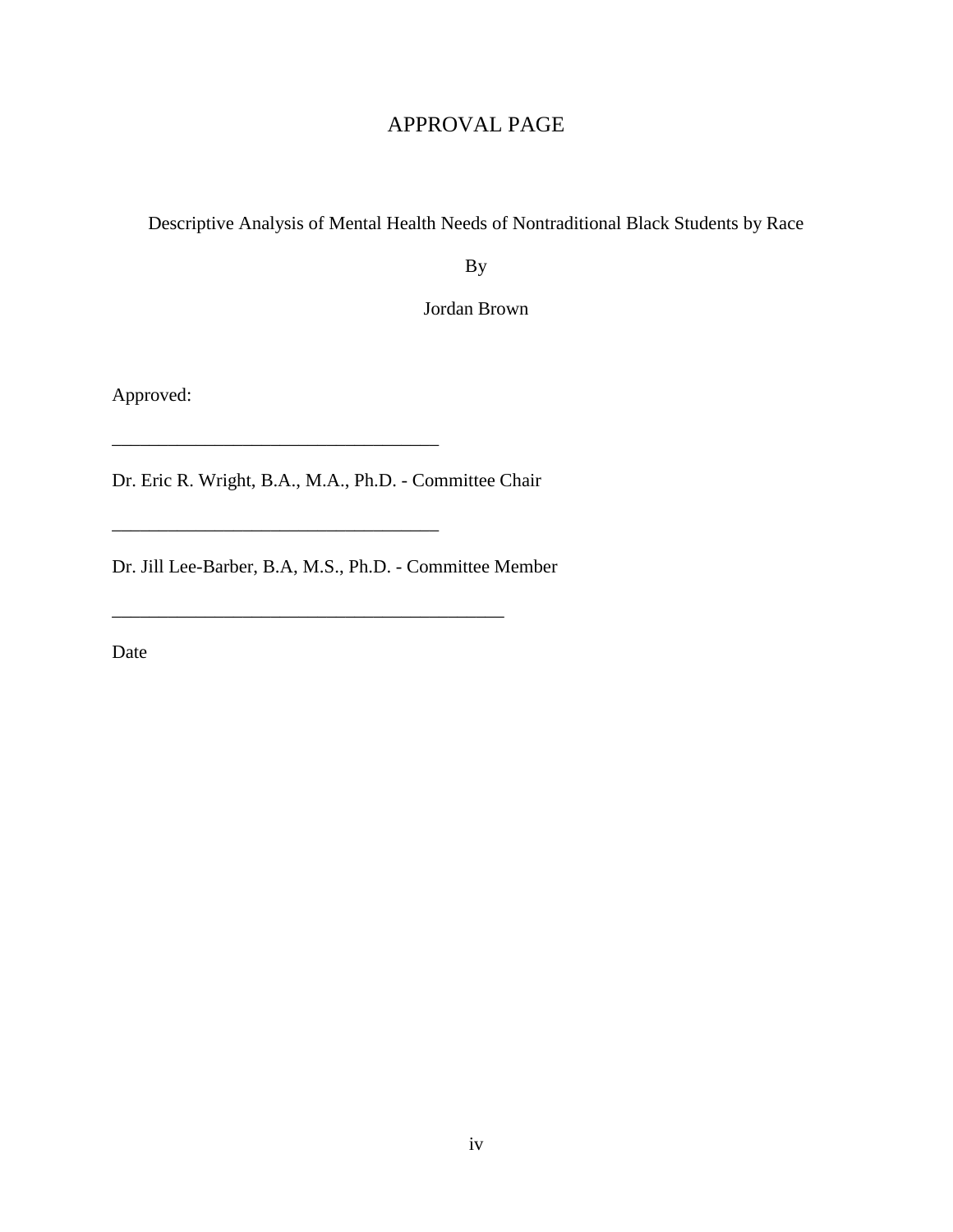#### **Acknowledgements**

I would like to extend special thanks to my committee chair, Dr. Eric Wright for his guidance throughout this process. Your expertise and knowledge have momentously contributed to the value of my graduate research. Your encouragement allowed me to reach depths beyond what I thought I was capable of. It was an honor to have you as my committee chair and more so an honor to learn a great deal from your counsel. One thing I have always appreciated about you is your spirit of willingness and your time. Thank you.

Also, special thanks to my committee member, Dr. Jill-Lee Barber. From the first meeting we had, your enthusiasm has been endearing, and your words of encouragement motivated me to choose a thesis compared to a capstone because you did not want me to close the door to me possibly obtaining my doctorate in the future. I thank you for your valuable insight, the inspiration, and faith you had in me, as well as the motivation with the completion of my thesis.

I would also like to give special thanks to Dr. Mikyta Daugherty. Your profound data expertise and other databases used for my research, your constant support, and your assistance with the completion of my thesis made every last bit of my thesis all possible. I cannot thank you enough.

Last but certainly not least, I would like to thank my: ancestors, mother (Bari Martin), fathers (James Jefferson and William Brown), grandparents (Juanita Jefferson and Thelma Cole), sources of inspiration (Jaide & Amira Brown), and my remaining loving family and dear friends for their constant support, encouragement, and motivation. I have achieved more than I could have imagined. I love you all dearly.

v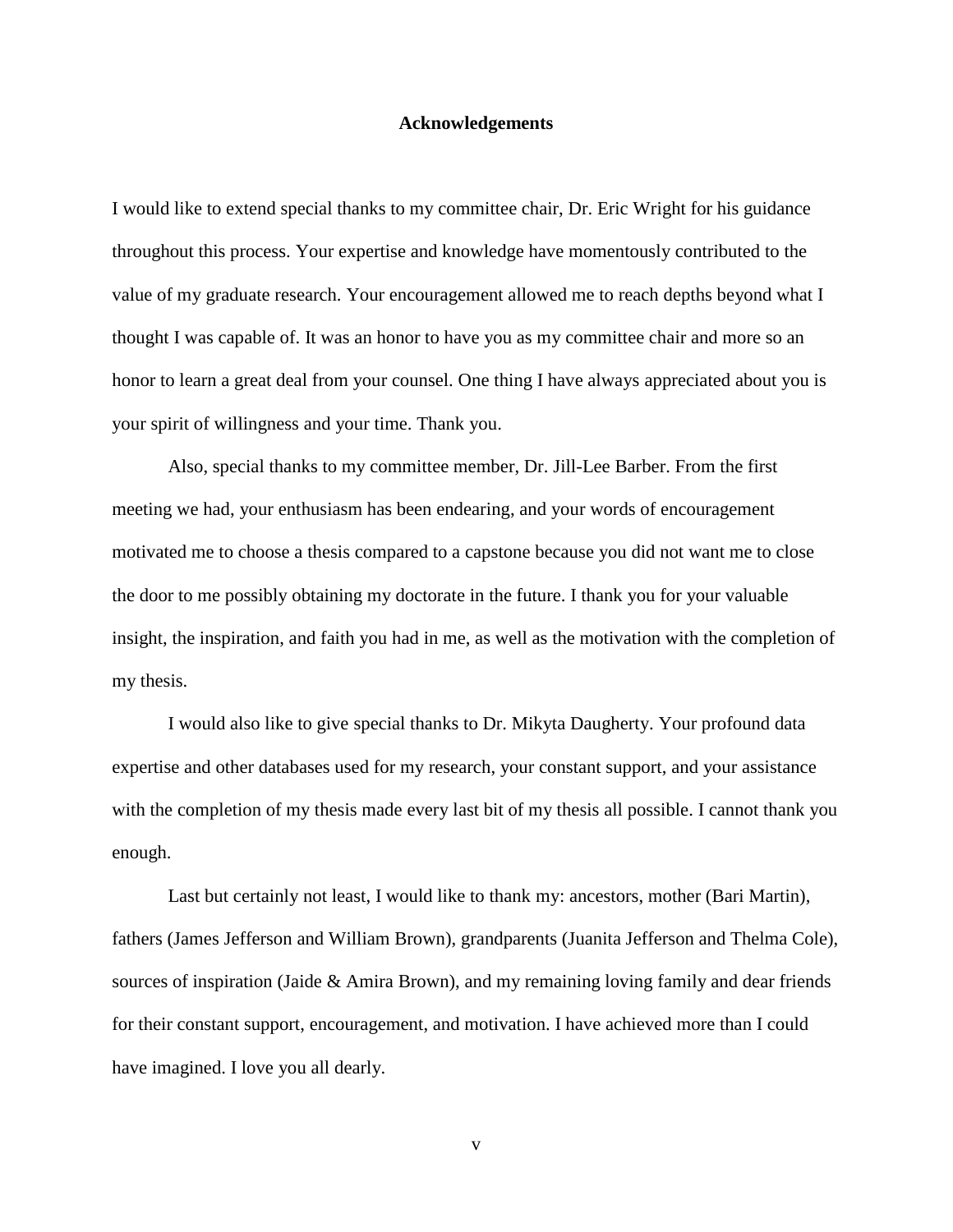## **AUTHOR'S STATEMENT**

I am presenting this thesis as a partial fulfillment of the requirements for an advanced degree from Georgia State University, I agree that the Library of the University shall make it available for inspection and circulation in accordance with its regulations governing materials of this type. I agree that permission to quote from, to copy from, or to publish this thesis may be granted by the author or, in his/her absence, by the professor under whose direction it was written, or in his/her absence, by the Associate Dean, College of Health and Human Sciences. Such quoting, copying, or publishing must be solely for scholarly purposes and will not involve potential financial gain. It is understood that any copying from or publication of this dissertation which involves potential financial gain will not be allowed without written permission of the author.

Signature of Author

\_\_\_\_\_\_\_\_\_\_\_\_\_\_\_\_\_\_\_\_\_\_\_\_\_\_\_\_\_\_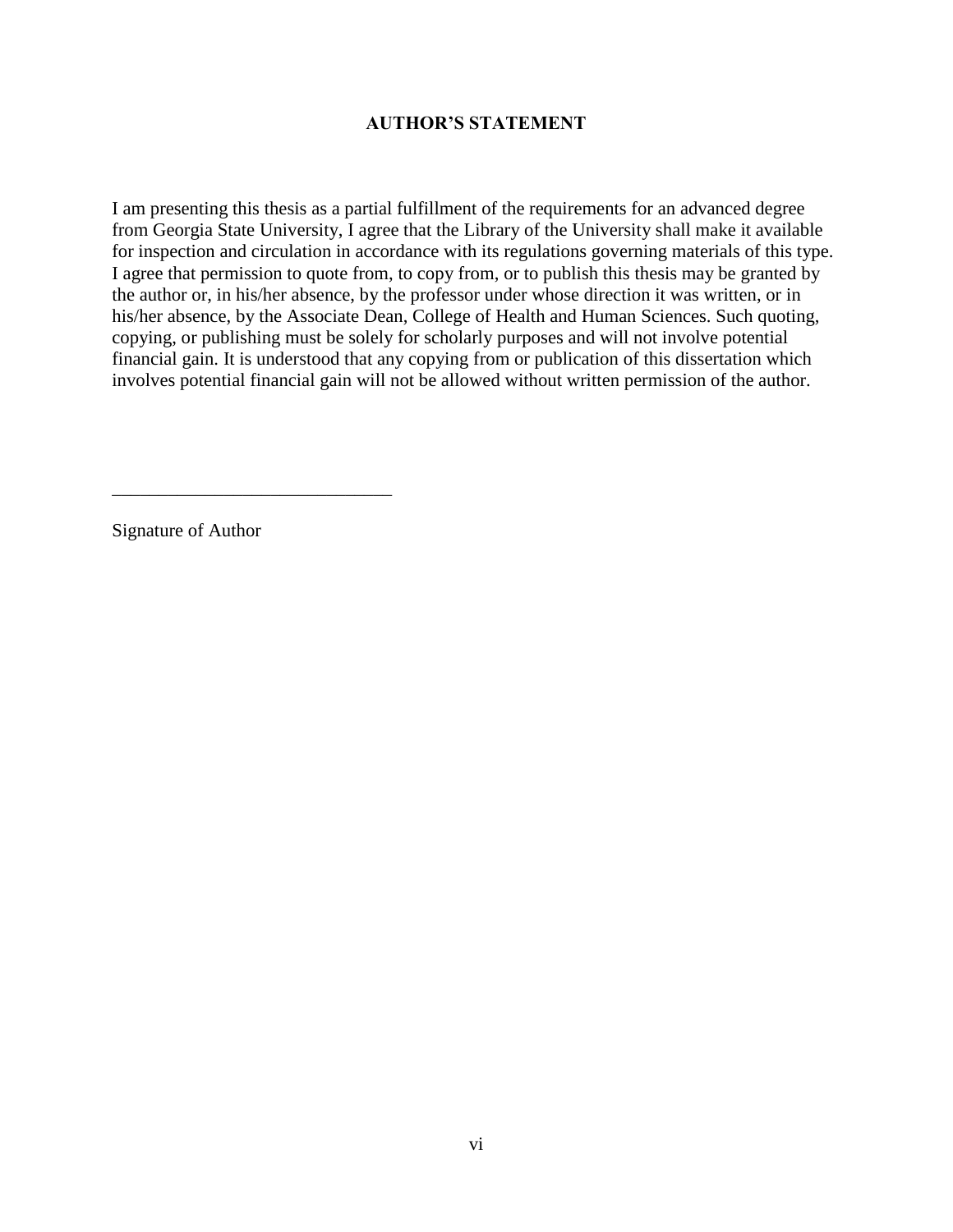## **Table of Contents**

| Factors that can Potentially Affect Mental Health Among Nontraditional |  |
|------------------------------------------------------------------------|--|
|                                                                        |  |
| Existing Outreach Programs for Coping with Mental Health among         |  |
|                                                                        |  |
|                                                                        |  |
| Retention Strategies for Nontraditional Students13                     |  |
|                                                                        |  |
|                                                                        |  |
|                                                                        |  |
|                                                                        |  |
|                                                                        |  |
|                                                                        |  |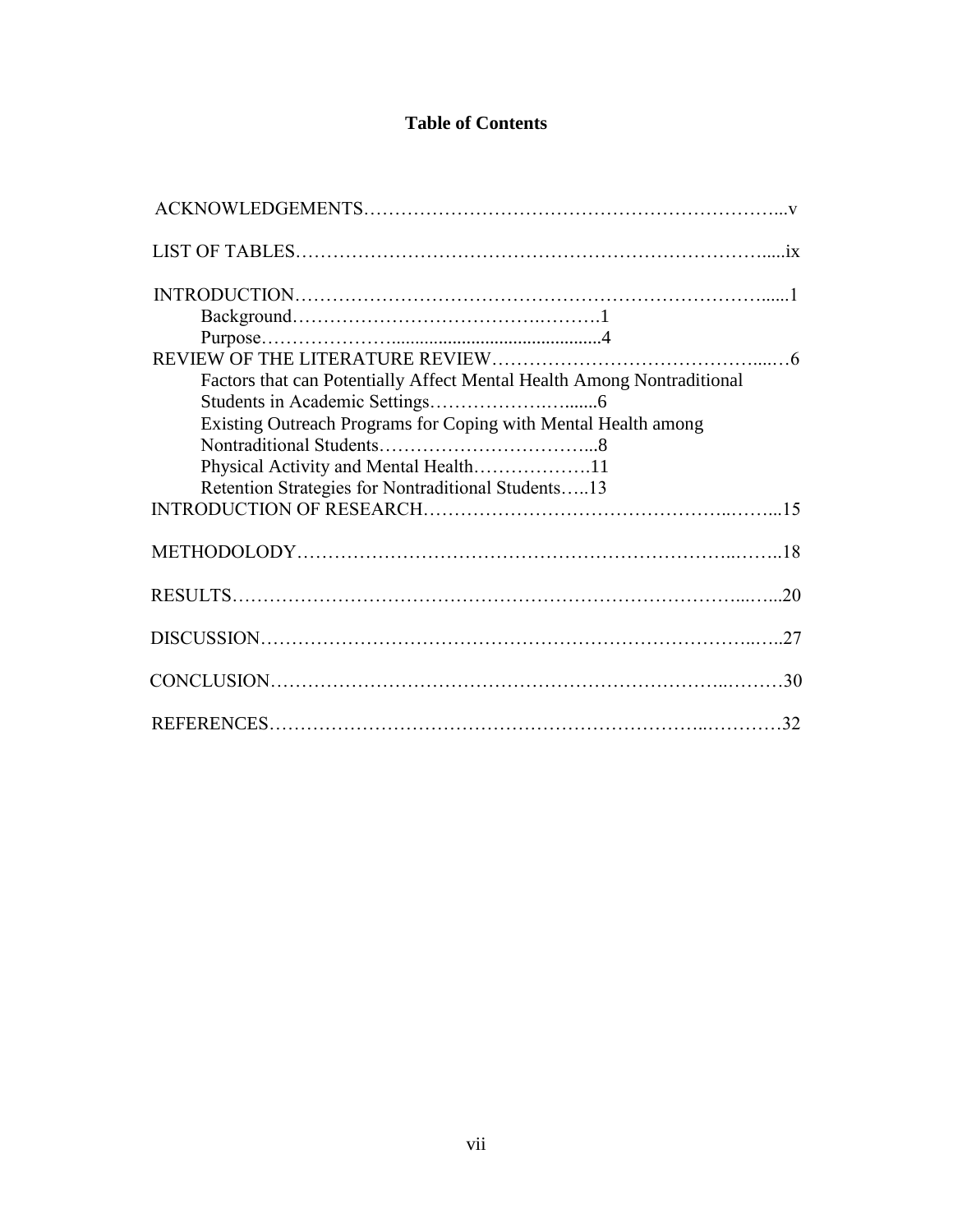### NOTICE TO BORROWERS

All theses deposited in the Georgia State University Library must be used in accordance with the

stipulations described by the author in the preceding statement.

The author of this thesis is:

Jordan Brown

The Chair of the committee for this thesis is:

Eric R. Wright, Ph.D. Chair, Department of Sociology 2<sup>nd</sup> Century Initiative (2CI) Professor of Sociology and Public Health Georgia State University Langdale Hall, Suite 1043, 38 Peachtree Center Avenue P.O. Box 5020 Atlanta, GA 30302-5020 E-mail: [ewright28@gsu.edu](mailto:ewright28@gsu.edu)

Users of this thesis who are not regularly enrolled as student of Georgia State University are

required to attest acceptance of the preceding stipulation by signing below. Libraries borrowing

this thesis for the use of their patrons are required to see that each user records here the

information requested.

| Name of User | Address | Date | Type of Use |
|--------------|---------|------|-------------|
|              |         |      |             |
|              |         |      |             |
|              |         |      |             |
|              |         |      |             |
|              |         |      |             |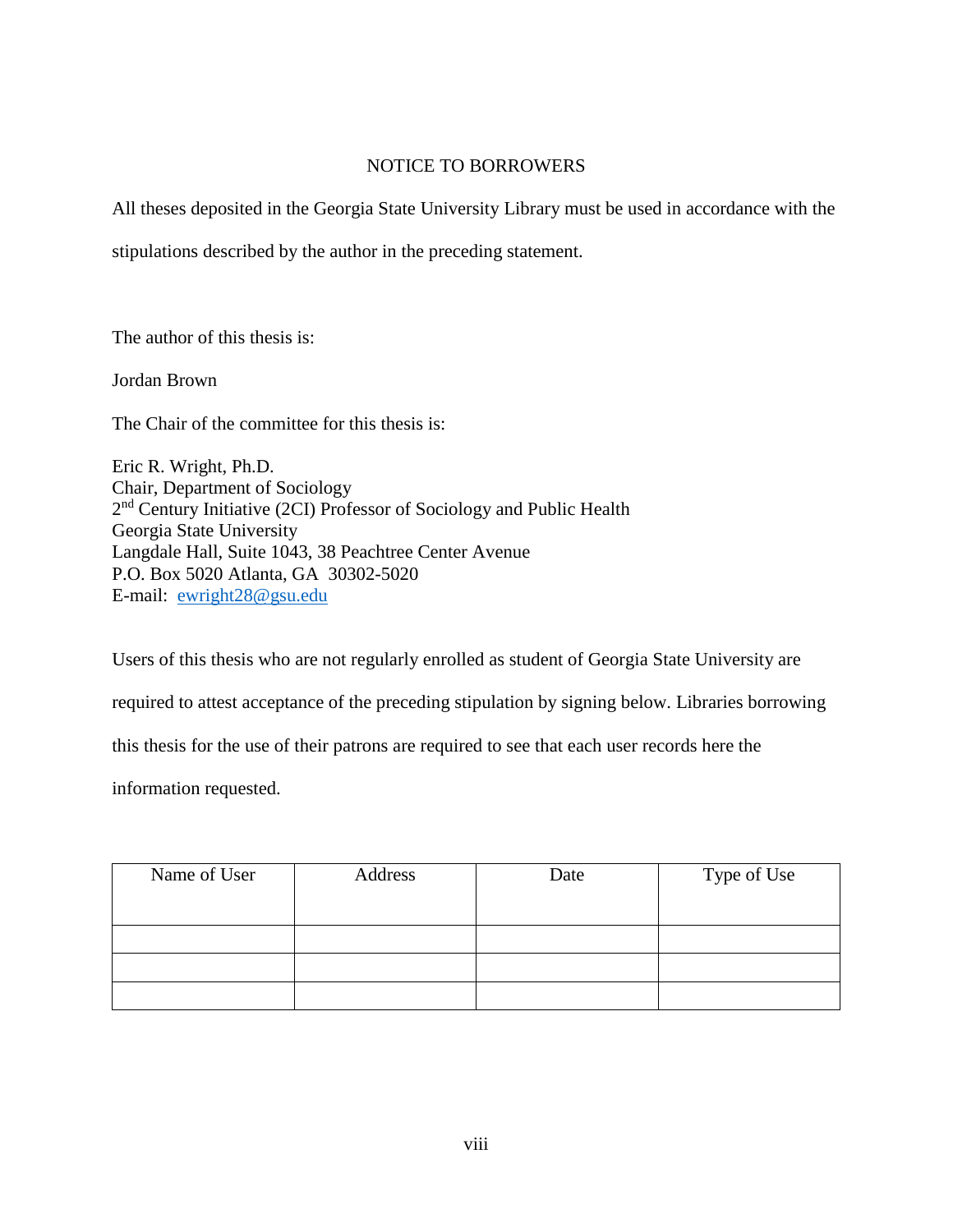## LIST OF TABLES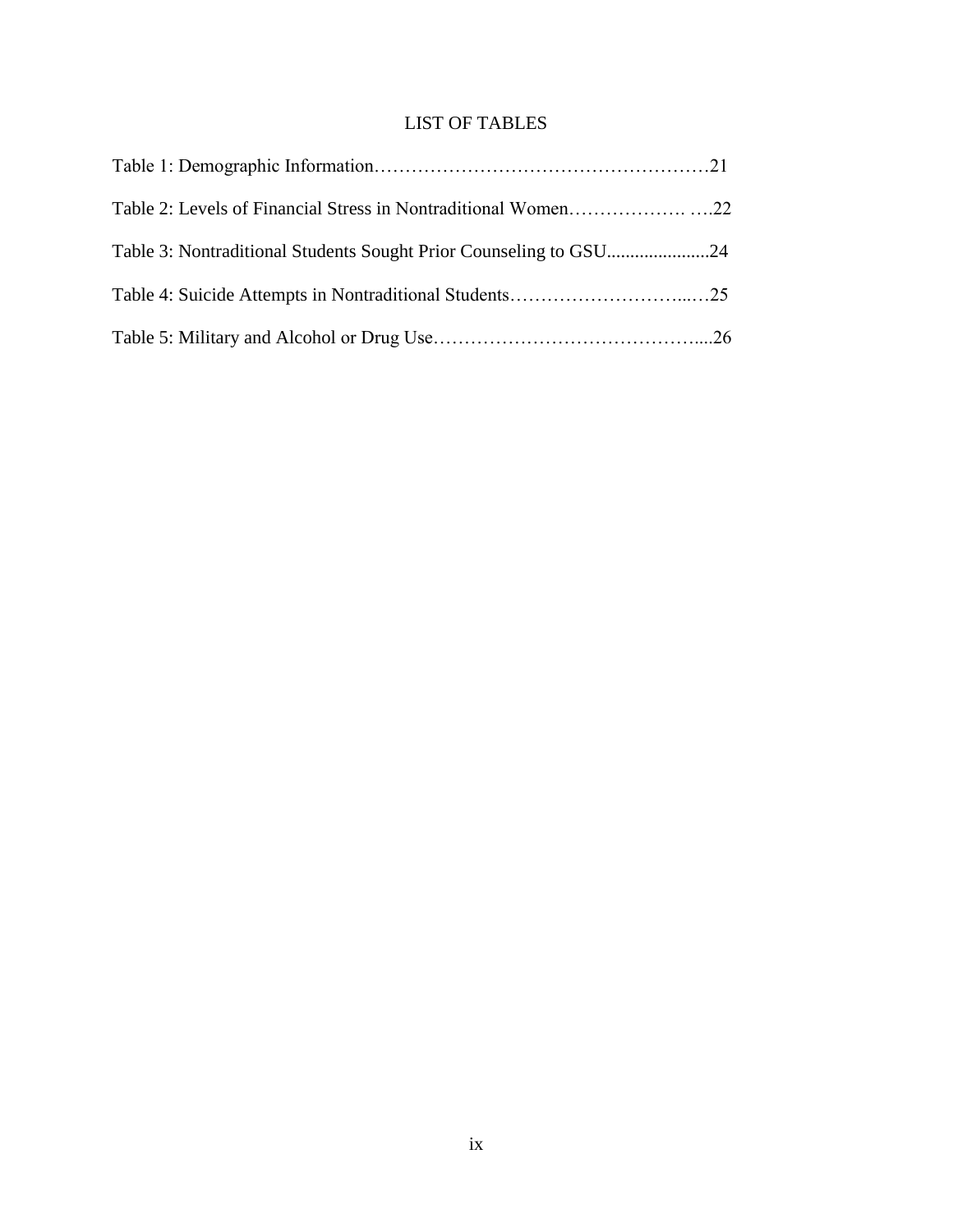### **INTRODUCTION**

### **Background**

There are growing concerns for the mental health status of college students across the university and college campuses. In an economy where rent continues to rise, food is becoming increasingly expensive, and tuition is not affordable, retaining college students should be a priority among universities, faculty, and staff in higher education positions, and mental health clinics provided on campus. According to the National Alliance on Mental Illness, 40% of college students do not seek mental help, 50% have suffered from anxiety in and out of the classroom, and 80% feel overwhelmed with responsibilities (National Association of Mental Illness, 2017). These statistics address undergraduate students. However, risks of mental illness could be higher when addressing nontraditional students, particularly ones who identify as African-American, compared to their nontraditional White counterparts. In this report, nontraditional students are defined a group of students that may be older  $(22+)$ , active or inactive veterans, having a spouse or being in a committed relationship, or working part-time or full-time at Georgia State University while seeking their undergraduate or graduate degree. In this context, mental illness may manifest itself as a confounding factor that could prevent African-American nontraditional students from graduating at higher rates. With the pressures of academic requirements, work or family demands, this could be the onset or heightened sensitivity of experiencing mental illness whether it looks like drug or alcohol abuse, suicidal attempts, or increased feelings of stress.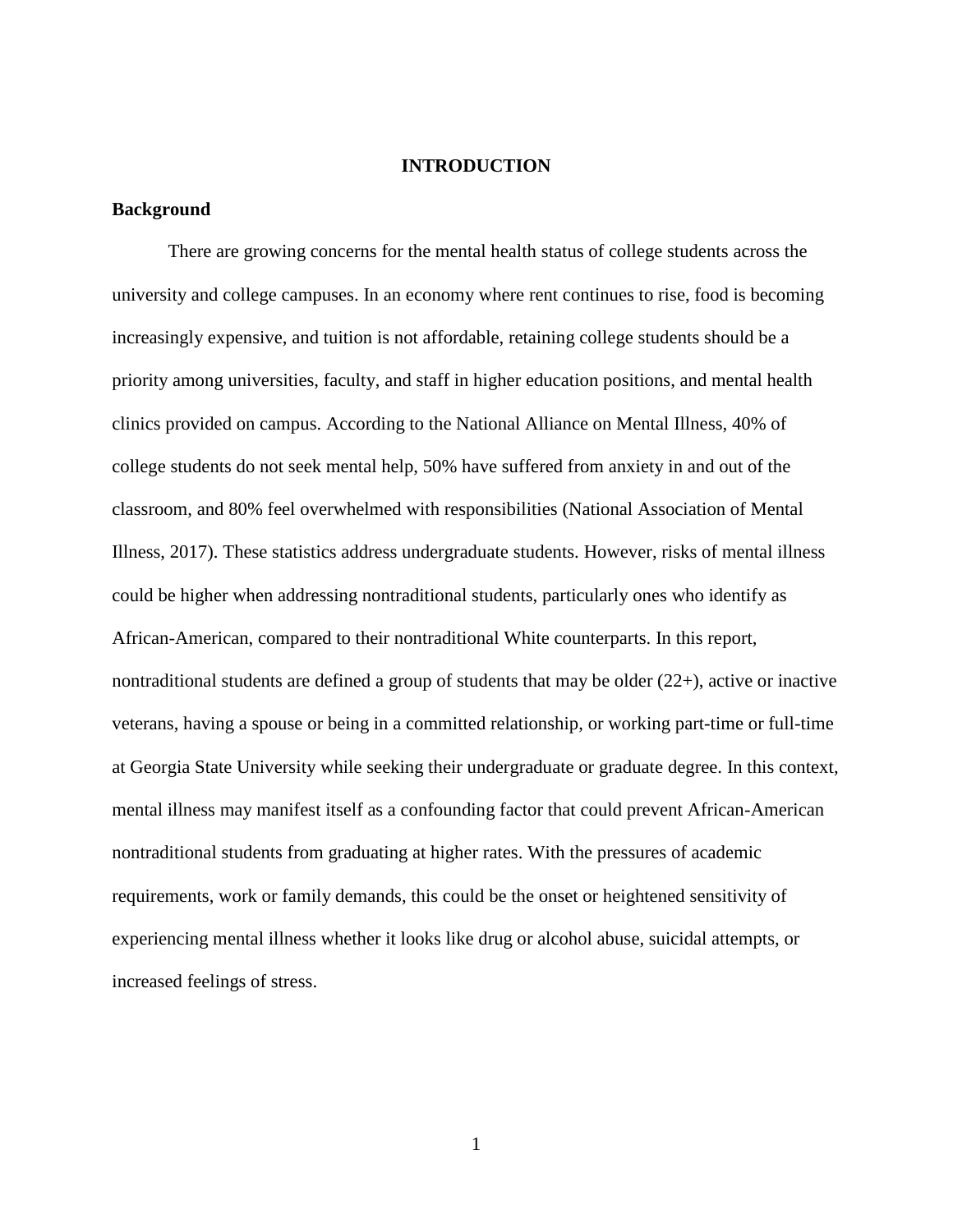In the early 1840's, Dorothea Dix, a leading pioneer for improved treatment of people with mental health illnesses, lobbied for 32 states to open psychiatric hospitals (Parry, 2005). She observed that mentally ill individuals were being incarcerated with criminals, suffered from malnutrition, freezing or in extremely hot temperatures, unclothed, and did not have appropriate bathrooms to use. Needless to say, ill brained people were treated inhumanely. Because we are referencing the early 1840's, this was a time when the United-Mexican War had begun, and slavery was still in full motion. There was advocacy on behalf of White people with mental illnesses but not slaves, as they were not acknowledged as human beings, only property. There was an expectation that if hospitals treated mentally ill people humanely, it would relieve them of some of their symptoms. That theory was quickly disproven. In the late 1800's, state hospitals became over-crowded and conditions worsened. In 1946, President Harry Truman signed the National Mental Health Act which was significant for a multitude of reasons. Robert Felix was appointed to be the director of the Public Health Services Division of Mental Hygiene in 1944 and helped shift the narrative of mental illness to mental health to advocate for federal policies to primarily aid veterans (English, 2001). The passing of this act consequently allowed for enhanced treatment and diagnosis compared to institutionalizing ill patients and redirected the funds from states to a national level. This shift held the government accountable for supporting further research. However, the focus was still on White people who suffered from mental illness with a failure of considering Black veterans who fought in the war also.

For Black people, mental health issues in the United States is principally rooted from the effects of slavery. There is a disproportionate burden of mental health matters in African-American communities, exclusively those individuals who have a lower socioeconomic status.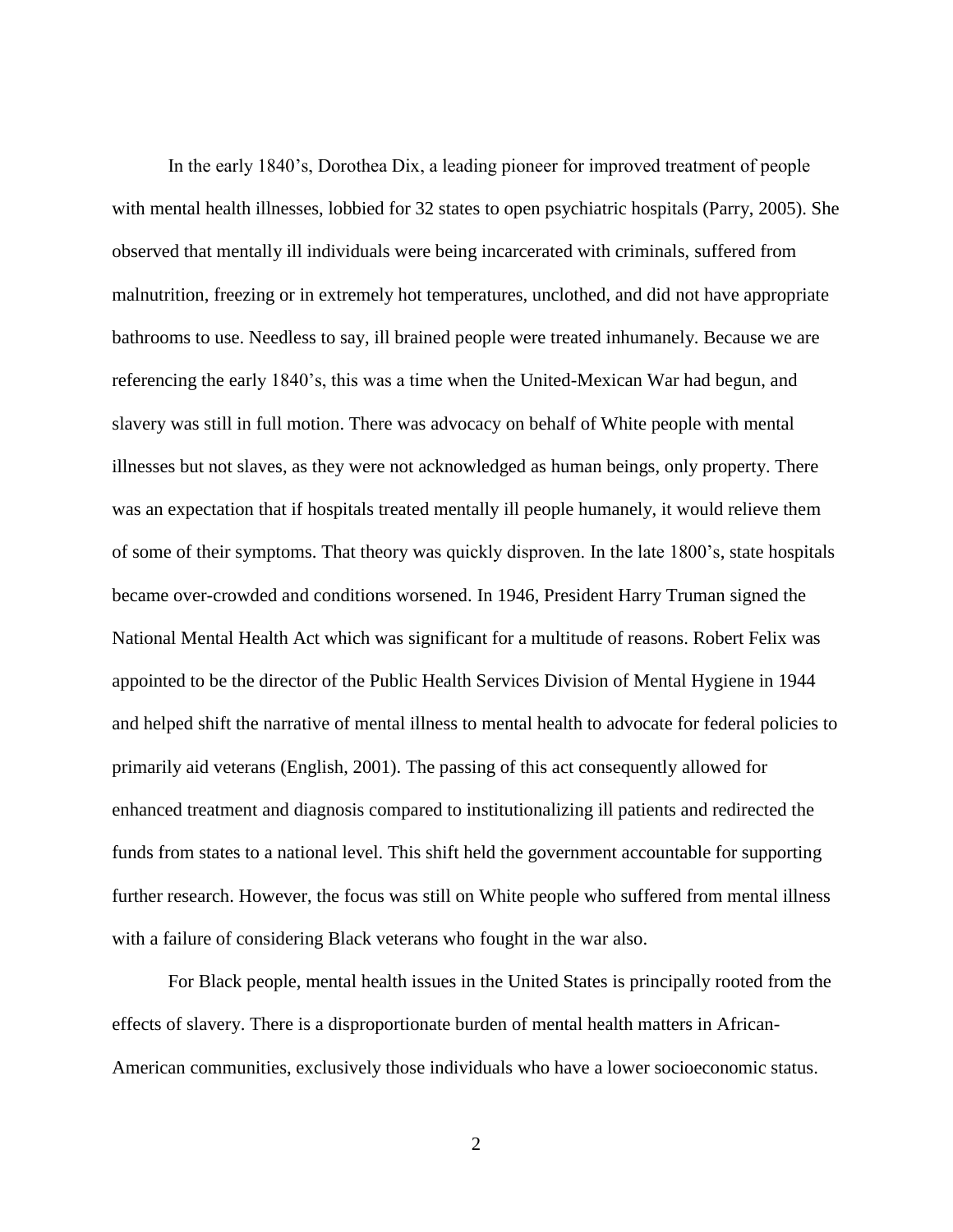People of lower socioeconomic status is likely to be diagnosed and treated for their poor state of mind, have less access to and availability of mental health services, receive less care, and experience a poorer quality of care (Adler and Newman, 2002). Additionally, even if there is a form of access, many low-income people lack health insurance and mental health treatment will not be covered (Broman, 2012). To better treat mental health in African-Americans, one must approach treatment from a cultural perspective and understand that trust, demonstrating confidentiality, listening to understand instead of pretending, and recognizing religious beliefs are all critical to a successful attempt at creating improved mental health. According to US HHS Office of Minority Health (2016), Adult Black/African Americans are 20 percent more likely to report grave psychological distress than adult Whites and those living below poverty are three times more likely to report serious psychological distress than those who are living above the poverty line.

Considering the mental health issues that historically have plagued the Black community, it is problematic for some students to maintain a healthy mind while pursuing their undergraduate or graduate degree. McGhee and Stovall (2015) argue that it is challenging for Black students to bear the additional burdens of proving their intellectual worth in an institution that is overtly or covertly racist. They describe "grit" as mental toughness and perseverance to achieve at high levels of access in a predominantly White academic institution. This idea of "grit" is a unique challenge black college student's face. Vanderbilt documented, "increases of anxiety, depression, thoughts of suicide," among other ailments among Black students (2015). Being a nontraditional Black student may increase the susceptibility to mental health issues which could prevent this particular demographic from completing their degree. The imposter phenomenon acts as a predictor of psychological distress experienced by multiethnic students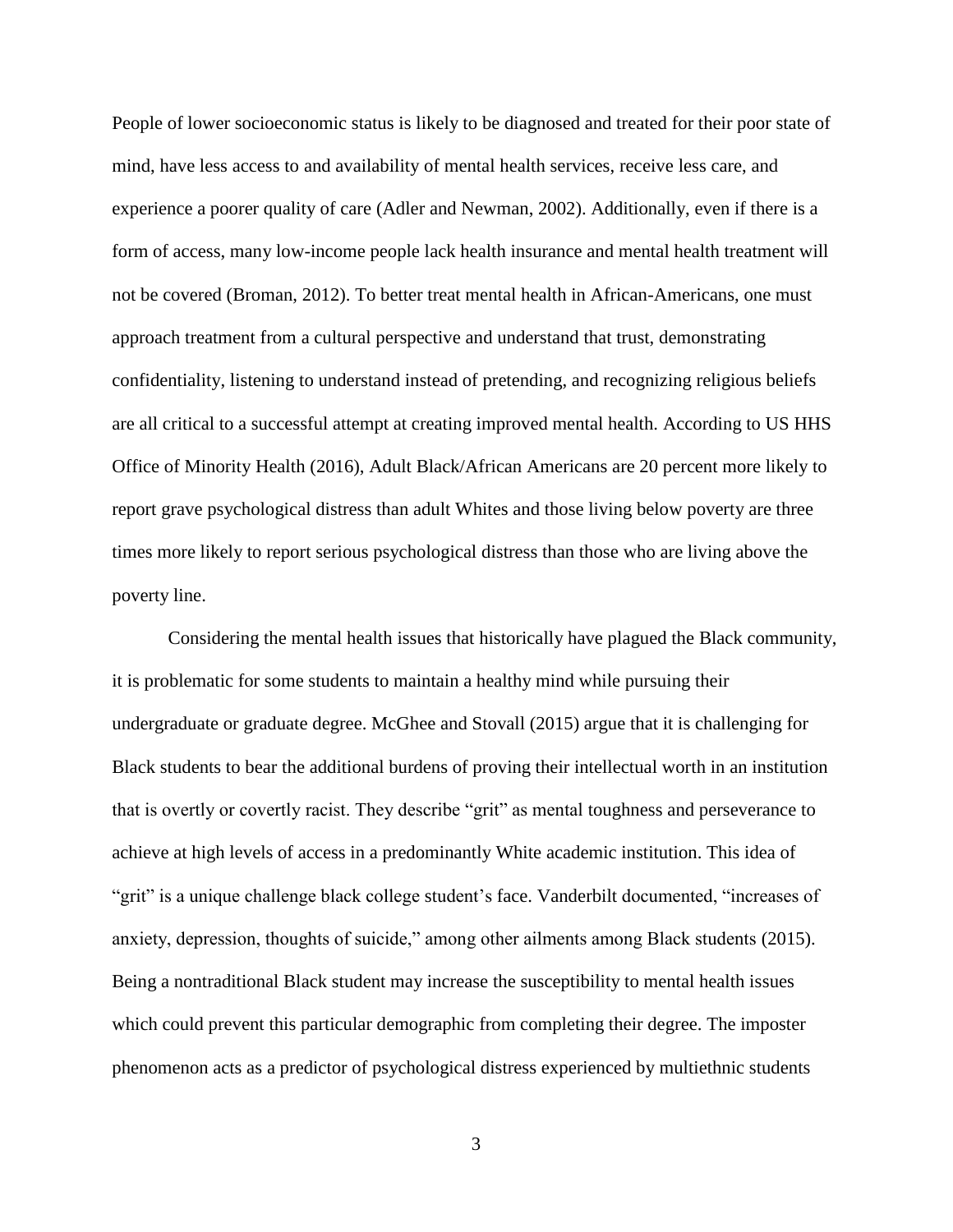demonstrated in the undergraduate student population (Cokley et al., 2013). A large part of this analysis is to understand potential situations that affect mental health in Black nontraditional students, what the utilization of counseling services is at Georgia State University, and what improvements can be made. Race plays a vital role in mental health in college students.

#### **Purpose**

The primary determination of this study is to examine the comparison of health seeking behaviors of nontraditional Black students compared to nontraditional White students, nontraditional defined as students who are in a committed, union, or married relationship, at least 22 years old, working part or full-time, or a veteran. The comparison will be examined using the Standardized Data Set (SDS) to extract data about differences in mental health seeking utilization from Whites and Blacks at Georgia State University (GSU). The literature review will inspect aspects affecting mental health among nontraditional students in academic settings, the effects of physical activity and its relation to mental health, existing outreach programs, and retention strategies for nontraditional students. The scope of the study will examine previous and current literature relating to a topic that is not necessarily trending in research. Finally, recommendations for public health initiatives related to improving retention rates of nontraditional Black students will be proposed to direct communication and future goals for those Black men and women who need mental health assistance to aid them in completing their degree.

The key research question is to determine if non-traditional Black students and White nontraditional students differ in their health seeking behavior for mental health services? I hypothesize that non-traditional Black students will utilize health services less often than tradition students but may need more help. I will be looking at the variables: race, sex,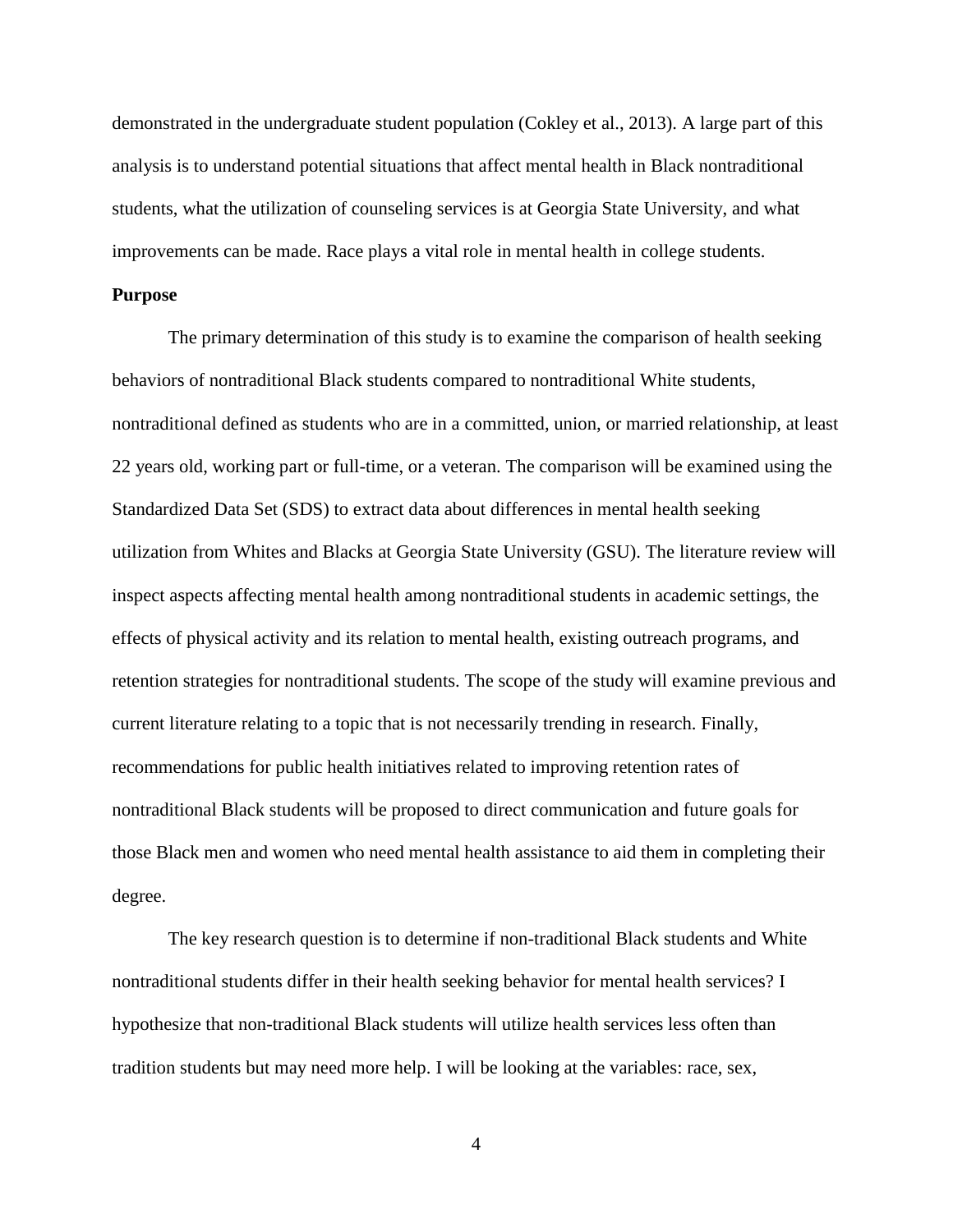relationship status, GPA, hours worked, if they have had prior counseling, if they have felt the need to reduce alcohol or drug use, attempted suicide, and how they would describe their financial situation. The study aims to determine if there are any mental health differences that may affect nontraditional Black and White students at Georgia State University. If my hypothesis is correct, recommendations will be made to make the argument of increasing funding for counseling services in university settings.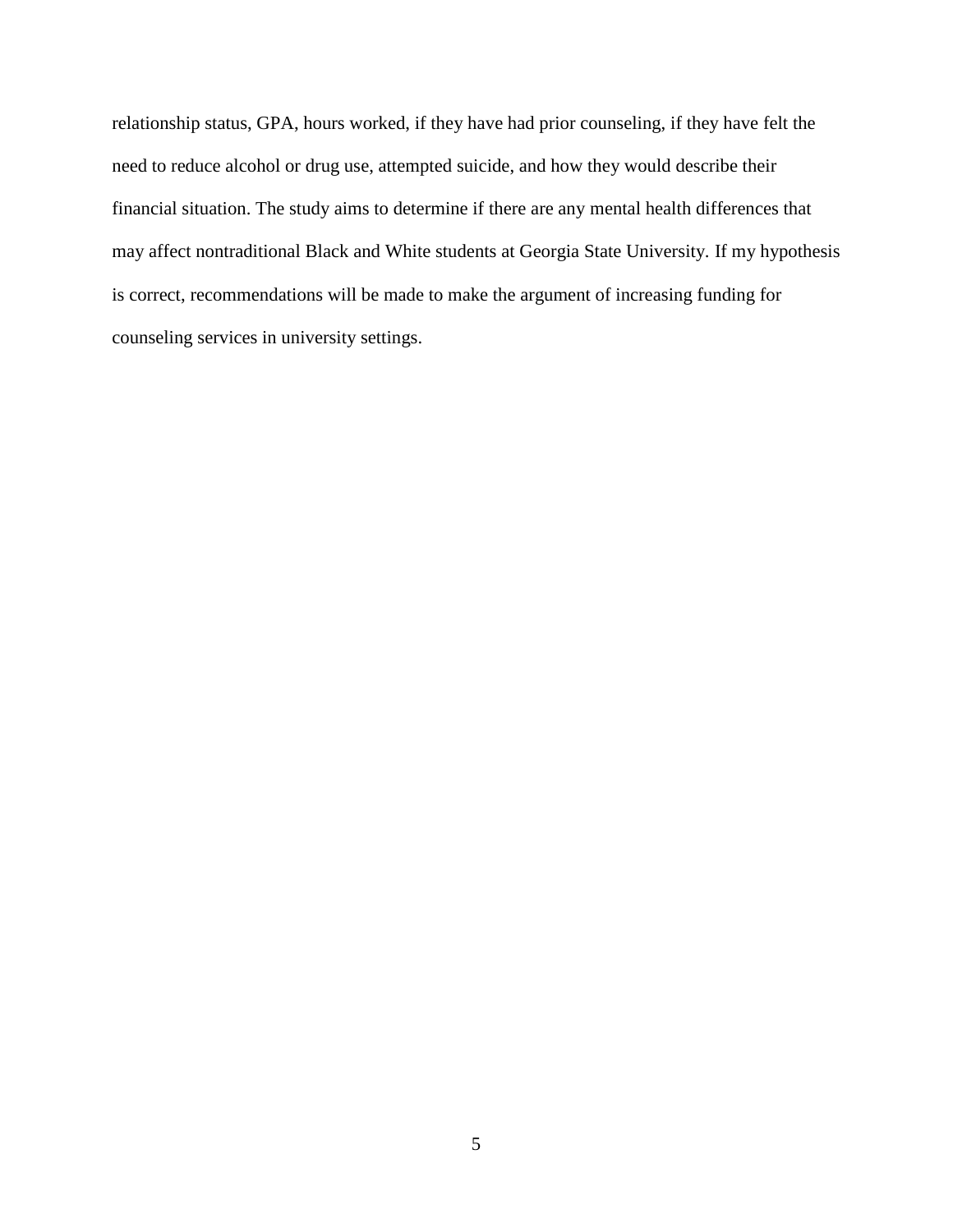### **REVIEW OF THE LITERATURE**

# **Factors that can Potentially Affect Mental Health among Nontraditional Students in Academic Settings**

When it comes to determining what helps a successful student whether they are traditional or nontraditional, study skills should be taken into consideration. Students who enter college can have trouble getting adjusted to someone not regularly sending them reminders about assignments. Problems are heightened when entering students are not suitably prepared for time management and tools such as proper studying habits due to being first-generation or nontraditional students (Green, 2006). It is not common knowledge that although some of these skills may not be developed, they can potentially be learned at their desired college of choice in hopes the student has not yet given up. Study skills training include critical reading, critical thinking, and general study skills.

An investigation led by Brown and Holtzman (1966) compared study habits and its correlation to GPA. They found significance, albeit no gender differences, which appropriate training techniques lead to an increase of scores for the SAT and ACT. This study is noteworthy because there has been an increase in enrollment of students who work or have familial obligations. For nontraditional students, some barriers to education are making sure someone can watch their children or having an ill family member, all of which causes anxiety, stress, and potentially depression. According to Donaldson and Graham (1999), nontraditional students often have different goals and a varied focus in the classroom compared to traditional students. Colleges should make the effort of ensuring they are equipped with the necessary guidance to be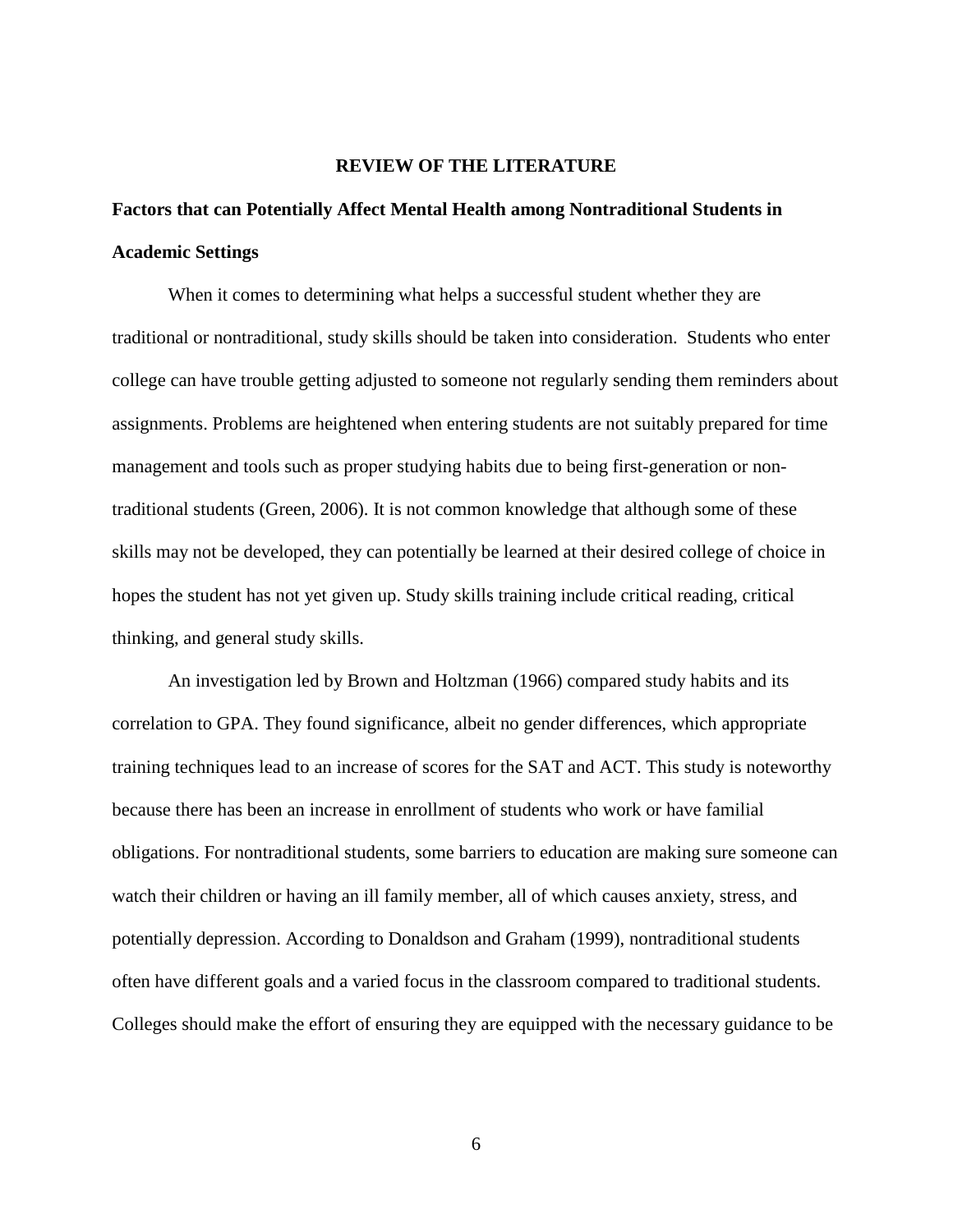successful. For the sake of this argument, this includes making sure students have study skills that suit their lifestyle.

Volokhov (2014) decided to look at various test taking strategies such as time management, test-taking strategies, active versus passive learning, class participation, and study habits based on the individual. Volokhov hypothesized that students who completed study skills courses would have a high self-esteem, a higher GPA, and greater study skills compared to students who had very little familiarity with the course (2014). Students were recruited from a regional campus in a rural, community based area. 57 students agreed to participate in the study, including those students who already enrolled in the course. For measures, researchers used five surveys with 45 minutes to complete it. In particular, the study skills survey has 120 items divided into subsections on a Likert scale asking questions like reading rate, vocabulary skills, and comprehension skills. The self-esteem test had 50 item questionnaires which consisted of true/false questions such as, "I am very critical of myself and others."

Results revealed for the first hypothesis, completion of study skills class did not improve self-esteem and academic performance among students. This result could largely be due to students having to do a placement exam before they took the class. For the second hypothesis, there was no association between age and GPA for nontraditional students. However, they did place higher on the study skills survey. According to Eppler and his team (1997), this result could stem from adult learners learning the content compared to getting grades. Lastly, although individuals have various approaches to learning styles, the more they engage in study skill techniques, the likelier they are, both nontraditional and traditional students, going to be successful. An improvement in study skills can potentially lead to mental health improvement in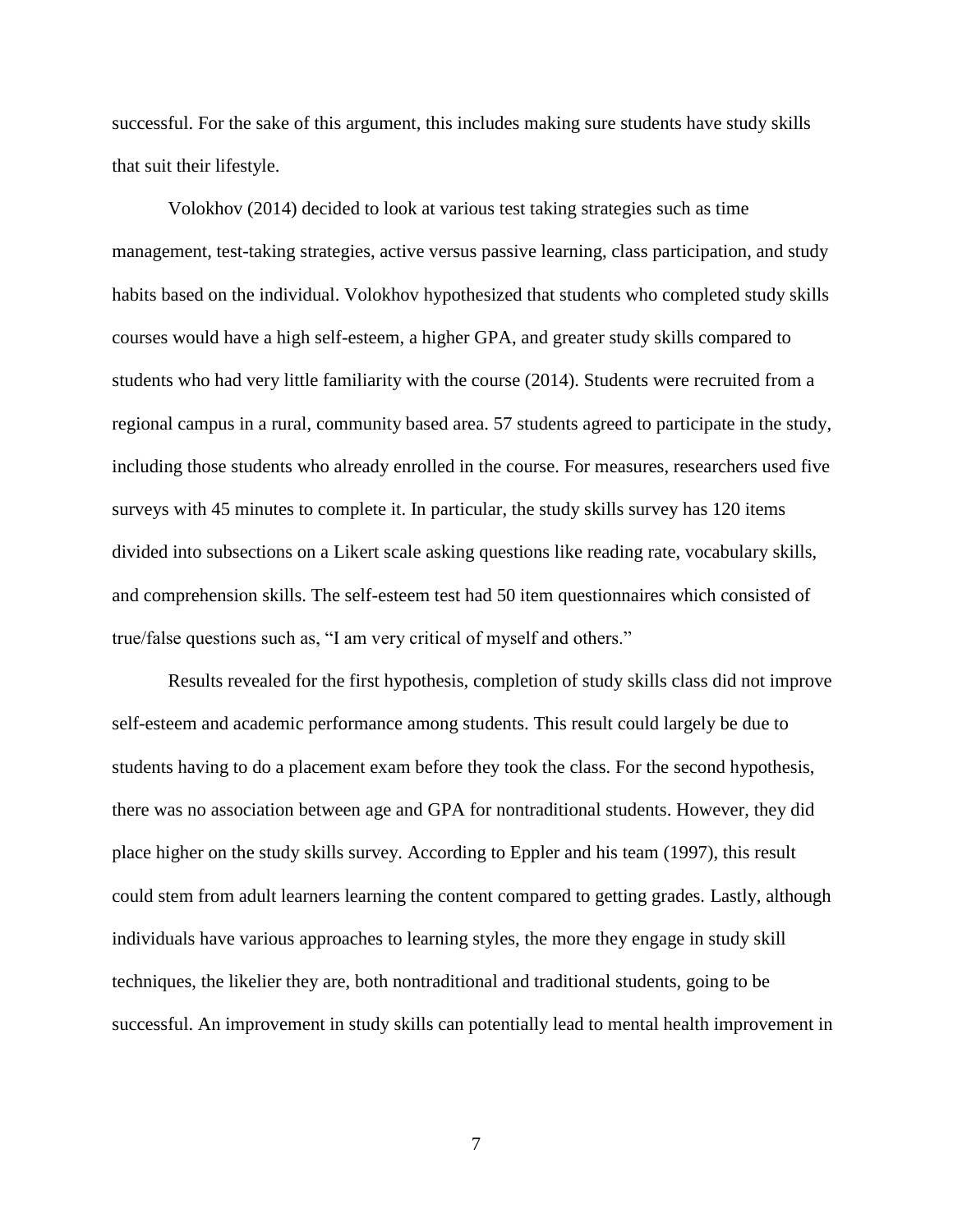students. When students are confident in their ability to improve their grades, it is a confidence booster and makes an individual feel better about their potential to completing their degree.

# **Existing Outreach Programs for Coping with Mental Health among Nontraditional Students**

Suicide was the 16th leading cause of death for Blacks of all ages and the 3rd leading cause of death for young Black males ages 15–24 (Suicide Prevention Resource Center, 2013). Although suicide is not a primary cause of death in African-Americans, there have been gradual increases in this population. Suicide prevention programs on commuter campuses can be difficult, specifically when trying to engage nontraditional scholars. Georgia State is a commuter site and plays a vital role in decreasing stigma associated with seeking mental help. Nontraditional students (who are categorized as above 25, having responsibilities around work, school, and family) have a tougher time having school spirit and getting involved with students who stay on campus to have a better sense of unity (SPRC, 2004).

Wozney and his team (2008) were responsible for implementing a suicide prevention program. They took a sample of 762 students of a major public university that has 16,238 where the student population is primarily White Americans (67%) and 29% African Americans where the majority of the students are 25-49 years of age which accounts for 63.3% of the population. They brainstormed methods of how to engage students and their families using suicide outreach programs. Some of the following methods used to engage students were: scheduling monthly clinical screenings, provide drawing competitions as incentives, organize health promotion events, and send monthly campus-wide suicide prevention newsletters. The target populations were students, faculty, staff, as well as "gatekeepers" such as professors and advisors. Developing programs requires strategy and evaluation. The suicide prevention program is new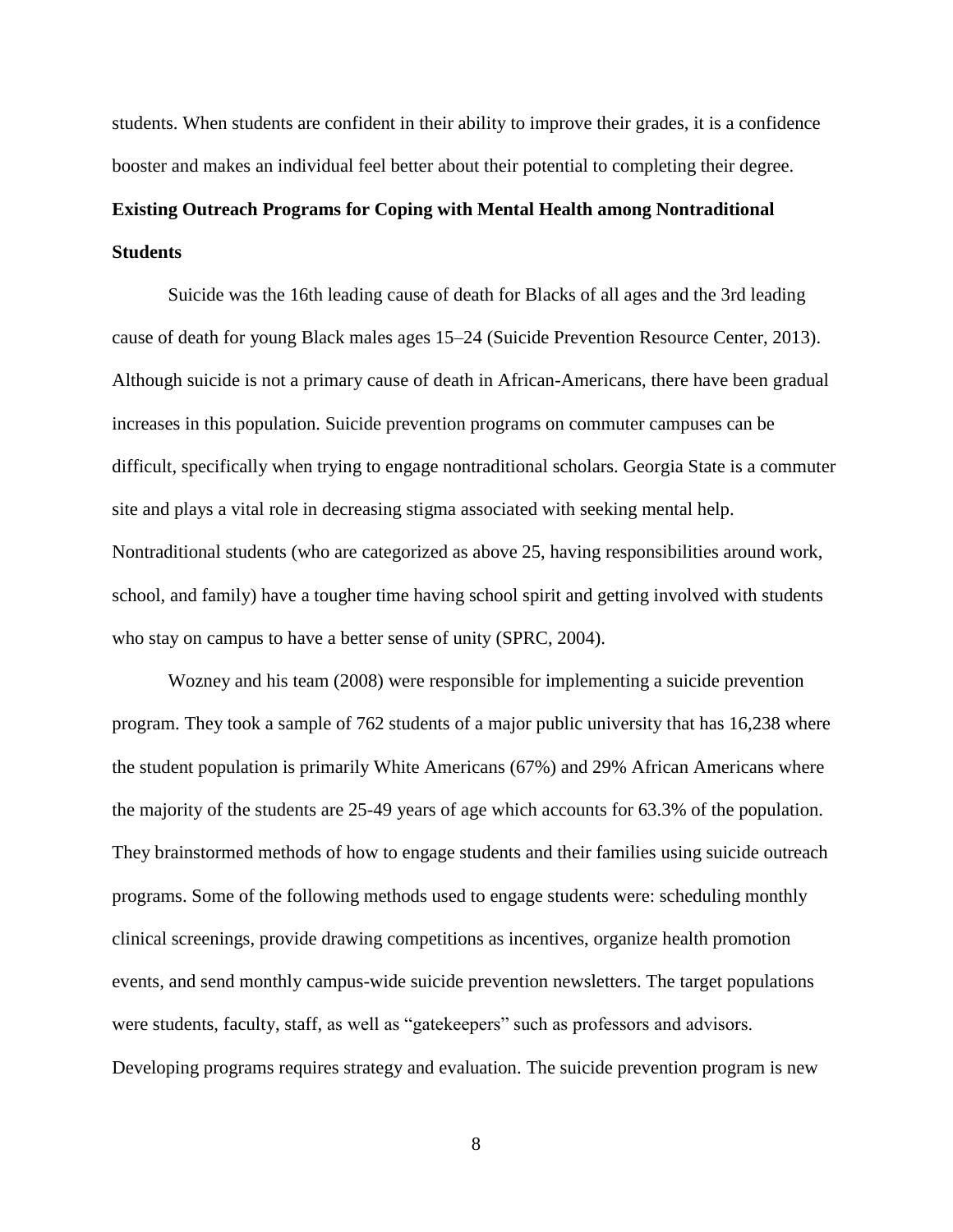and currently under evaluation as far as progress. Wozney and his team will evaluate using surveys of how many completed clinical screenings as well as if they were productive. Additionally, they are going to track the percentage of faculty, staff, and students who have abided by their engagement methods. From there, they will determine if their program was in fact influential. Including race as a variable in his study could strengthen his argument. A program that can benefit people across the spectrum of ethnicity/race be an operative model.

With consideration to suicide prevention, one program that is slowly beginning to be accepted is computer and web-based interventions to improve depression, anxiety, and psychological well-being among university students. A few benefits of using online directed therapy is students can be in a comfortable environment, their needs could be tailored, or people who are limited with time but still need some form of support to achieve their degree are still able to get some level of counseling (Davies, 2014). In a society where technology is constantly evolving, having the option to develop web-based self-help tools can help alleviate daily stresses. Davies (2014) and his team decided to systematically review and analyze web-based interviews in a randomized controlled trial that used students who were in secondary or tertiary education. Nine electronic databases, including Psych Info and Pub Med, were examined from March-April 2012 and were looked at again in June 2013. Search terms were developed through the examination of looking at literature reviews that had mutual terminology related to internet interventions. Note, the searches were conducted by hand and were physically typed in, nothing system generated, meaning searches were not automated by the computer. The intervention they created had to improve psychological well-being via online. The trial hoped to learn more about mental health service utilization, help-seeking behavior, and overall engagement. 6,494 titles were retrieved and screened, and overall a total of 17 trials were identified. 14 were, fortunately,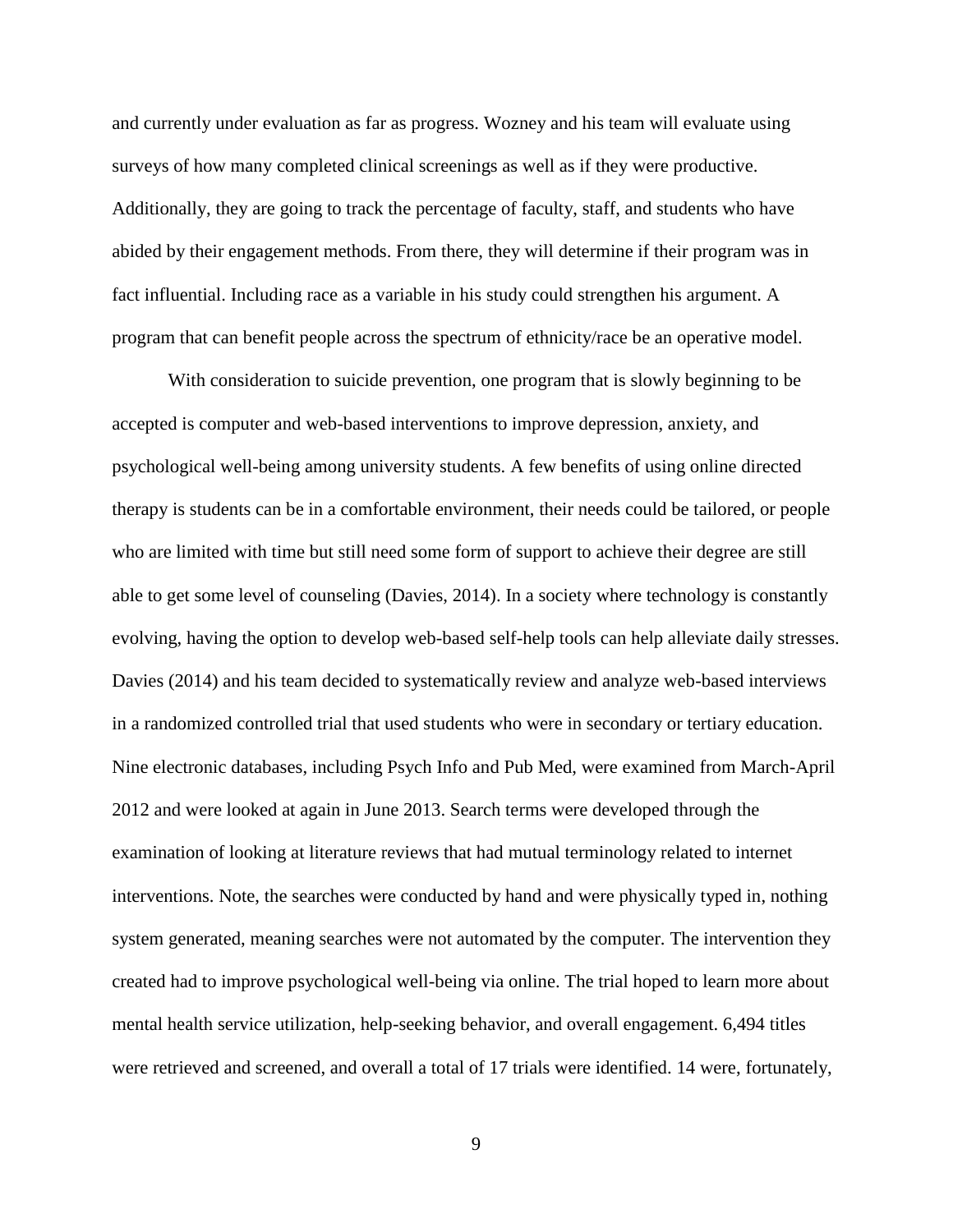sufficient information for meta-analysis. 1795 participants were randomized, and 1480 were analyzed. Sensitivity meta-analyses supported intervention in improving anxiety, stress, and depression in inactive controls. However, the results did not yield positive for active controls.

Conclusively, internet-based intervention can be operative to improving the mental health status of students when looking at inactive controls. Future studies should focus on having set variables in a more controlled setting to measure consistency. Some data are in fact skewed and researchers should take heed that depression, stress, and anxiety did not illustrate a noticeably confident result in active controls. As a recommendation, it would be beneficial for universities to examine this method, as it could be cost-effective and still have a way to engage students of different backgrounds, with respect to race, if schedules are full at counseling centers or students is limited with time due to other responsibilities.

Among Iraq and Afghanistan veterans, Black veterans are less likely than Whites to be diagnosed with mental disorders (Koo et.al, 2015). Honing in on a concentrated demographic of students in a university setting, although some veterans may be of "traditional" age, their exposure to combat, the amount of deployments, or the timing of disposition is what separates them from your average pupil. The transition of thinking as a team to now thinking on an individual level can present some issues of adjustment. According to the Department of Veterans Affairs (2011), roughly 923,838 veterans began to go back to school. Depression, anxiety, alcohol or drug abuse, suicide, and PTSD are common mental health concerns that researchers often see in veterans. In a national study that surveyed 628 student veterans, 45.6% meet the minimum cutoff for PTSD and 46% reported thoughts of suicide (Rudd, Goulding, & Bryan, 2011). To combat mental health issues, a couple of creative frameworks were developed for veterans. Deshpande (2010) proposed the idea of poetry therapy to help with emotional trauma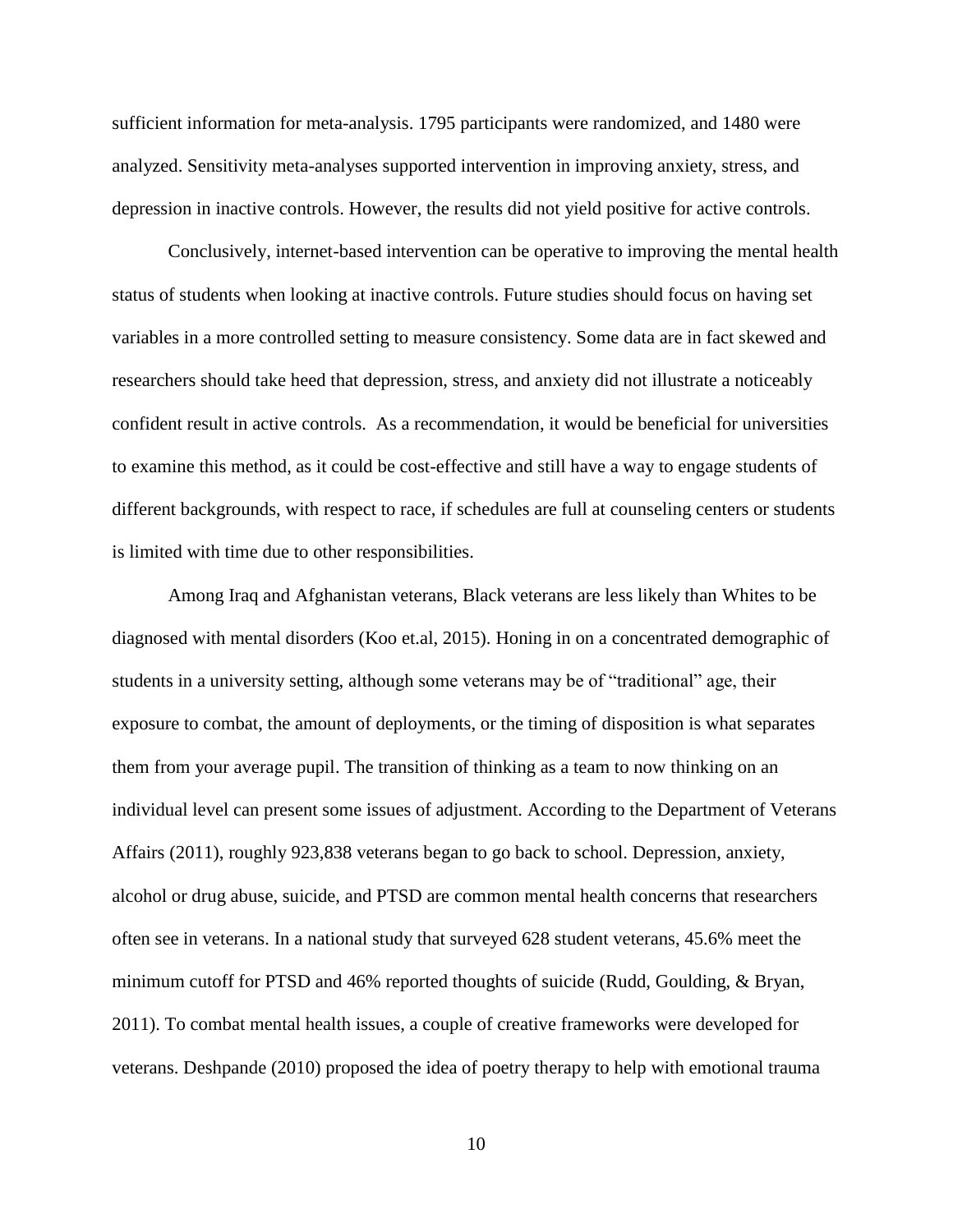and encourage expression with their words whether they feel pain, loss, joy, or happiness. There is also the glass-pouring workshop Florida State University Student Veterans Center (2014,) in partnership with their Master Craftsman's Studio, in which participants were given wooden frames, plaster, paint, and the option to incorporate their photographs. This exclusive tactic to therapy allowed students to have a hands-on experience to bond with their university community and symbolize their new identity in their novel environment.

### **Physical Activity and Mental Health**

There have been many studies that show a lack of physical activity and proper nutrition can lead to increased problems of mental health. For nontraditional students, obtaining a decent amount of healthy physical activity behaviors can be a challenge. Most health promotion outreach initiatives on campus do not explicitly target nontraditional students. Sa and fellow researchers looked at overweight and obesity prevalence at a historically black college and university (HBCU) and noticed there should be strategies toward health promotion on campus (2016).

Compared to universities, two-year schools typically have a higher population of nontraditional students. The study conducted by Quintiliani (2012) took place in a large, urban, 4 -Year University at the University of Massachusetts Boston where the average age is 25 years old, and 31% of the population is enrolled part-time. To recruit participants, researchers put out promotional flyers, set up tables on campus, and made postings on the web. To be eligible for the study, participants had to be at least 18-24 years of age, working part-time, and an English speaking undergraduate student. Of the 69 students that agreed to the study, 17 were eligible, but only 14 participated. Quiniliani did a demographic questionnaire and distributed a semistructured open-ended survey. The questions focused on nutrition and physical behaviors while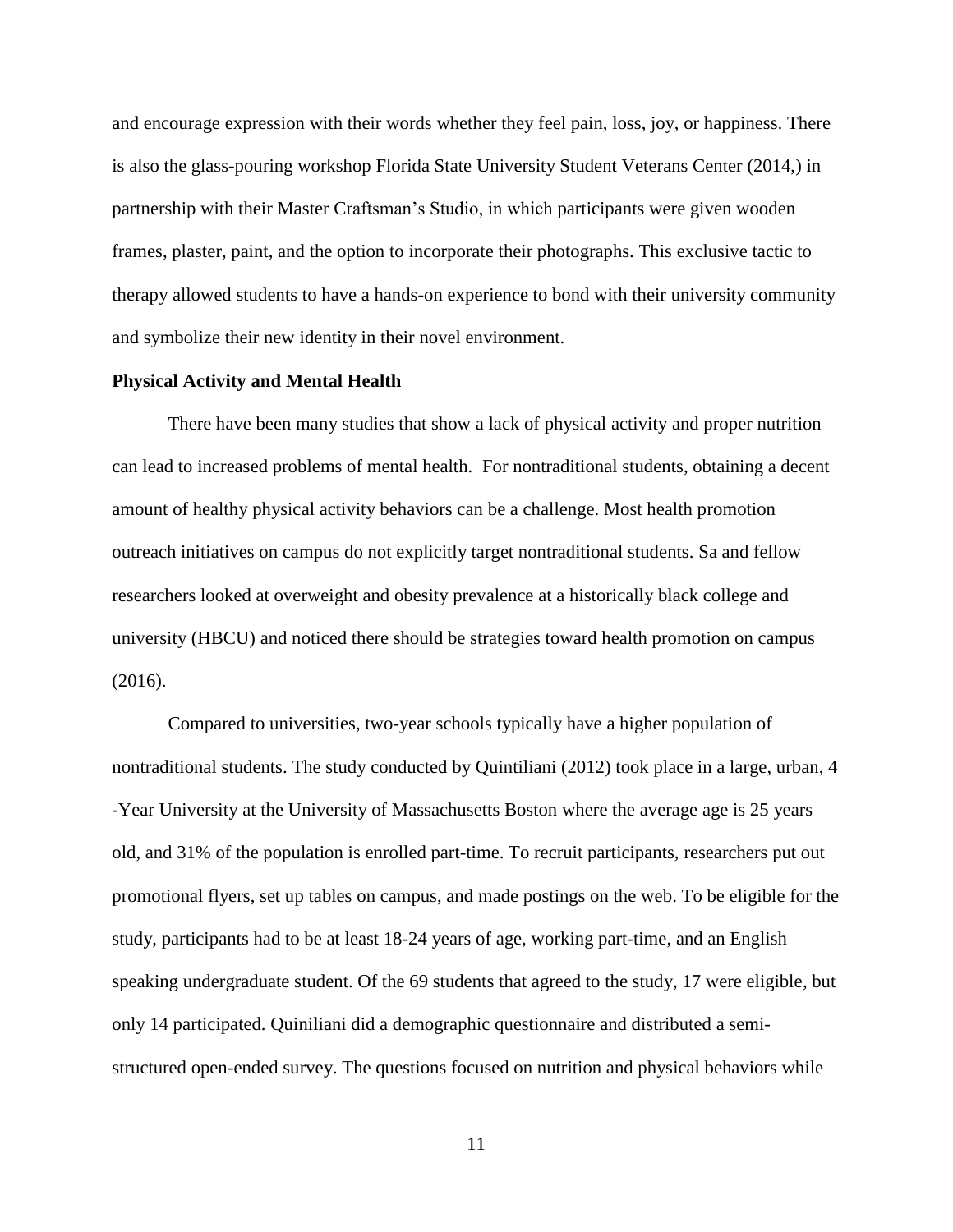considering their social-ecological environment. To analyze results, two investigators coded the participant's transcripts, and the notes were converted into emergent codes. Findings revealed that various living situations, financial constraints, and academic responsibilities contributed to nutrition and activity levels being limited for nontraditional students. Vending machines and cheaper food options are appealing to students who are tight on funds. With the help of an intervention designer, they would be able to better assess the needs of nontraditional students. Overall, this revealed that taking the time to consider outreach programs for nontraditional students to target exercise and nutrition will be helpful in to maintain their overall health which can, in turn, be supportive to the completion of their academic success.

The American College of Sports Medicine (ACSM) recommends one moderately intense cardiovascular exercise for about 30 minutes a day, five days a week (2007). To get a better grasp of physical activity for degree-seeking adults, Kulavic (2010) and her team did a comparison between nontraditional vs. traditional college students examining motivational factors and barriers hindering physical activity. Methodically, participants were recruited from a large southern university for the fall semester 2010. While participation was voluntary, students had to complete three questionnaires that were completely anonymous. Additionally, if participants were not able to finish the survey in person, they had an option of completing it online. The Lifelong Learning Center, a place that helps to transition students on their return to college, recruited nontraditional students. Participants were required to fill out demographic information, body mass index, and height. Researchers gathered 746 students. 641 were eligible for the study and there was an overall response rate of 89%. Of those that were eligible, 118 were nontraditional. Stepwise regression was the analysis of choice on a Likert and EMI-2 (Exercise Motivations Inventory) scale. Using MANOVA, there was a statistical difference in traditional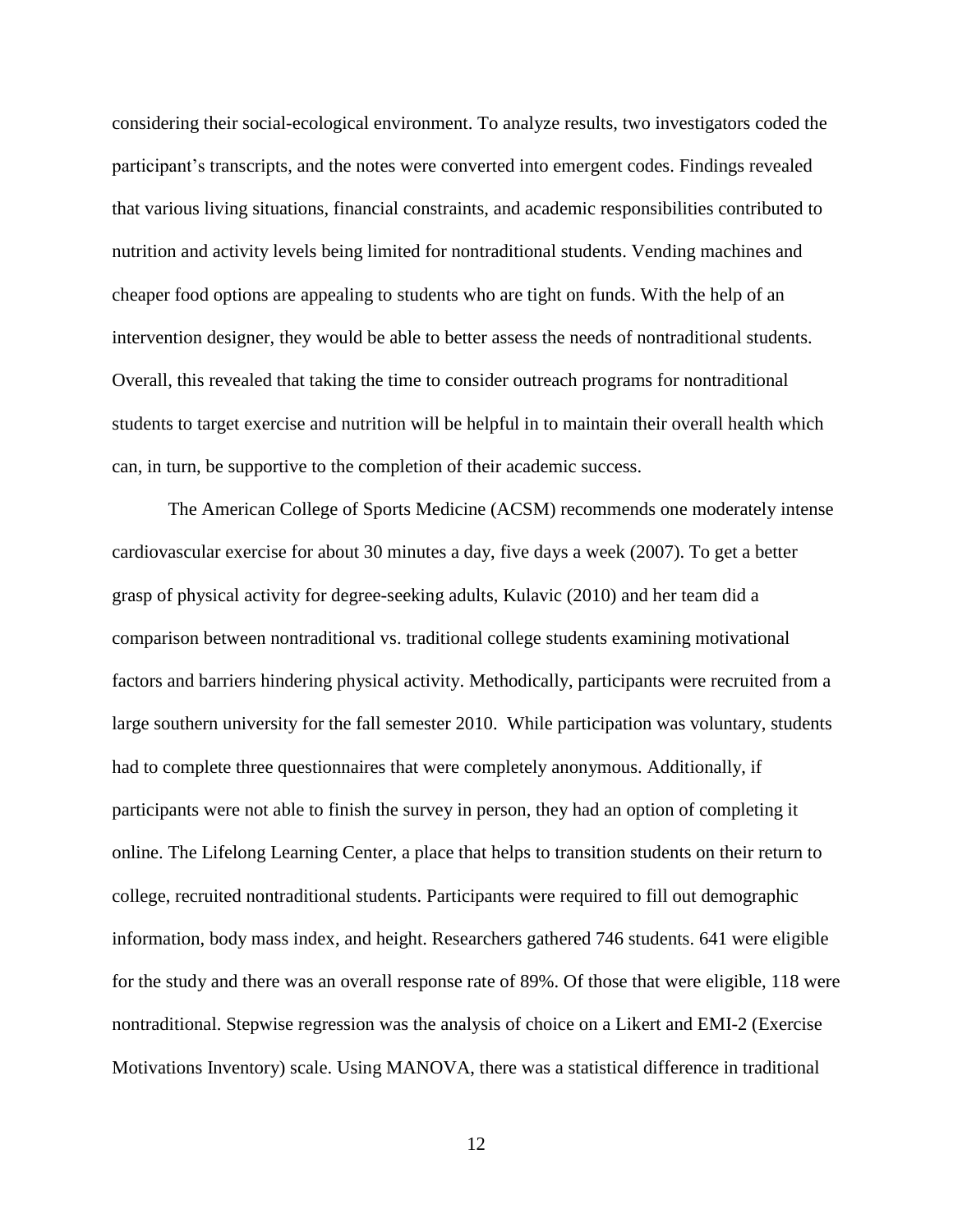vs. nontraditional students for the variables of competition, ill-health avoidance, and health pressure. Overall, results showed that traditional students were motivated by social recognition, appearance, and affiliation. In comparison, nontraditional students were inspired by health pressures, for example from peers, as well as ill-health avoidance that could hinder their overall health status. Both nontraditional and traditional students said their top barriers to fitness and eating well is a lack of energy, willpower, and most importantly, time.

### **Retention Strategies for Nontraditional Students**

Nontraditional students have graduation rates that are lower than traditional students (Signature Report 6, 2016). Due to graduation amongst this population being lower, the Advisory Committee on Student Financial Assistance created an initiative called, "Pathways to Success." This initiative encouraged secondary institutions to increase retention and graduation rates of nontraditional students (2012). Markle (2015) decided to examine persistence in nontraditional students due to prior studies being inconsistent showing the correlation between persistence and graduation rates. Nontraditional students who are women tend to have an inter-role conflict due to them wearing multiple hats of being a mother or wife, working, taking care of home, and school. Widoff's study of nontraditional students that are men described that less than 10% reported childcare or parenting duties as an issue that interferes with their daily lives (1999).

Markle (2015) conducted a mixed-methods design where he collected qualitative and quantitative data via an online survey at a public university in the southeastern region of the United States of undergraduate enrollment of roughly 22,000 students. His definition of a nontraditional student was one that was 25 years or older, had a 5-year gap since enrollment from high school, part-time or full-time enrollment, a spouse or domestic partner, or a caretaker is some form. 494 nontraditional students completed the survey, in which 2/3 were women. 81%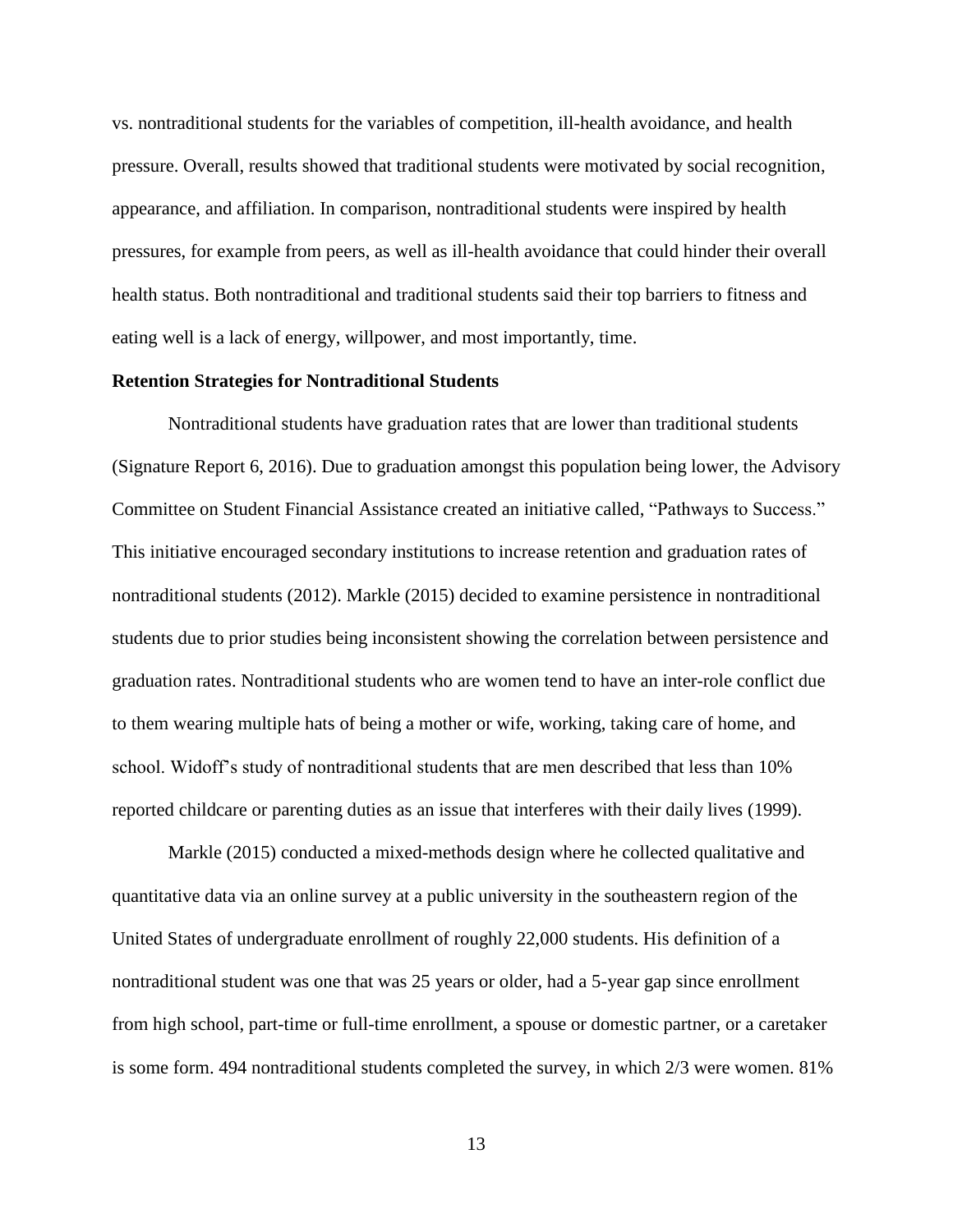of students in this demographic had children younger than 18 living with them. The average GPA score was a 3.18, and it was a combination of African Americans, Whites, Hispanics, and Asian Americans. Students who "persisted" were those who graduated or were still enrolled and were examined over the span of three years. Logistic regression was used to look at the factors that affected men and women's persistence. His results yielded there was no significant difference in men and women when looking at persistence. Contrarily, inter-role conflict showed a significant difference, the definite conflict being work-school and school-family conflict coming in as a close second. As for predictors of persistence, GPA, full/part-time enrollment, and confidence in graduating were important for women and were more likely to carry through to graduation. Reportedly, nontraditional men claimed finances as being their primary barrier to completing their education whereas women were concerned about insufficient time. It is also important to note some nontraditional students felt "out of place" and "different" primarily due to their age and feeling excluded from traditional students. Institutional support to help nontraditional students can result in expanded funding for counseling services, increase faculty access, perhaps improving the affordability for child-care and extended night class courses. His studies found that nontraditional students would prefer some flexibility regarding attendance policies.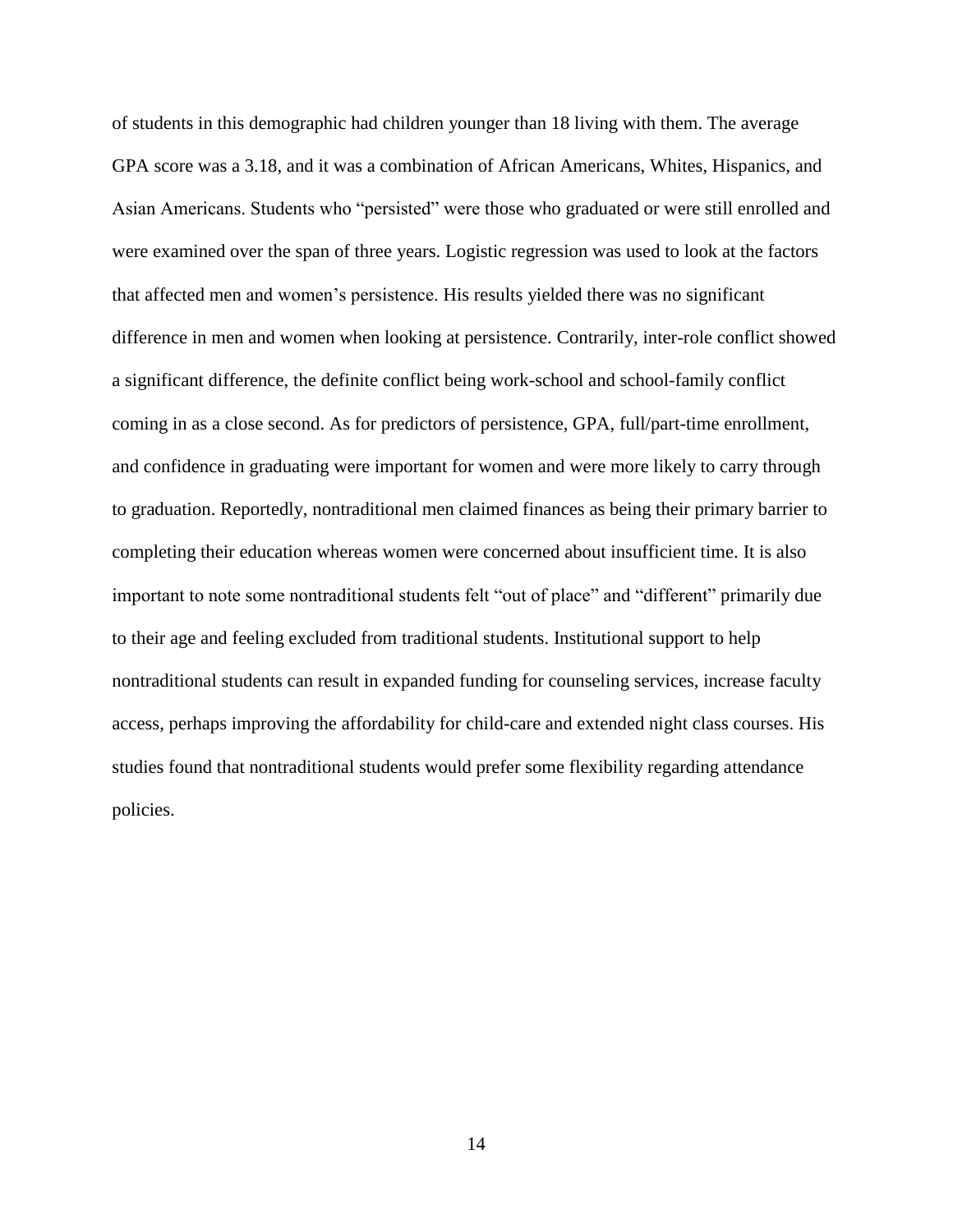### **Introduction of Research**

Mental health seeking behaviors among Black, nontraditional students is an area that should be examined thoroughly with consideration and strategy. There is a plethora of issues that pose a risk to nontraditional Black students completing their education such as alcohol, the roles of women, being a veteran but little attention has been given to persons of this community. There is something to take note of when 38% of nontraditional students leave their first year compared to 16% of traditional students (National Center for Education Statistics, 2012). Of the 38% nontraditional students who had to leave, there is no racial breakdown.

Like many campuses nationwide, alcohol typically maneuvers its way into the hands of undergraduates. Alcohol is classically the most accessible substance and can pose a major risk to the success of students completing their degree. Trenz (2015) decided to look at mental health among traditional and nontraditional students. Her study looked at life stress, anxiety, depression, and alcohol consumption. 53% of participants were nontraditional students who scored significantly higher on life stress. Life stress was examined through 11 domains that consisted of 63 itemized questions. Some of the questions asked were, "Did you get admitted into the hospital? Did you go deeply into debt?" Anxiety and depression proved to be higher for nontraditional students as well. Given the nature of what some nontraditional students experience, the results of this study did not come as a surprise. What stuck out in this study are results showed no significant difference in certain ethnicities having higher proportions of consuming alcohol.

A quickly growing demographic is nontraditional women on college campuses. Backels (1997) looked at the relationship between mental health and students and this time, through the lens of nontraditional women, diversifying the sample. This study gave insight that not only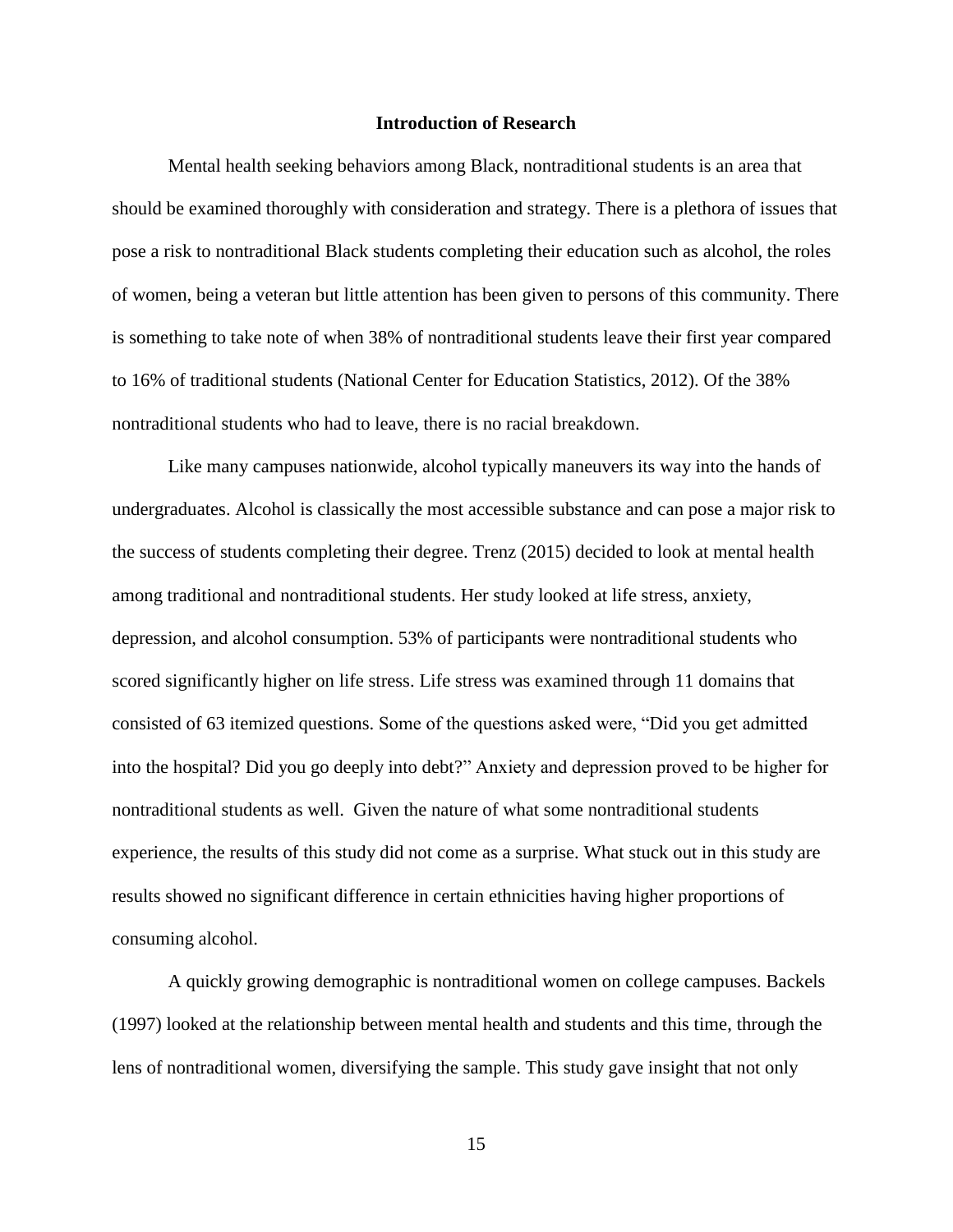should mental health seeking behaviors be examined more closely for nontraditional students, but the subset of women is a valuable area of focus. Backels discovered that high-achieving nontraditional female students sought higher rates of counseling for depression, anxiety, and personal problems. Investigators used a counseling model to offer symptom relief of underlying issues because they discovered that even though the women sought help for issues, there was more to the story being told. The counseling model is deemed appropriate to measure effectiveness to achieving a better mental health status for nontraditional female students. This approach gave women a better feeling of higher self-esteem, improvement of satisfaction with home and family life, and felt better about their depression and anxiety. Women have societal pressures such as being a dedicated wife, a single parent, and/or having the burden of financial responsibility rest solely on their shoulders. Juggling responsibilities to this caliber can be a skirmish all the while trying to preserve their overall mental health. Black people who have unique circumstances, but who still have hopes of completing their degree, may have increased feelings of depression, thus affecting their mental health (Jones et al, 2007).

Moving forward, the topic of military veterans and mental health in an institutional setting is a concern. Many veterans who are enrolled in college/universities utilize the GI Bill or some military benefit. There is still a lot to know about how veterans go about seeking mental health services, particularly for those who were active and have fought overseas. There are studies that have looked at mental health utilization of veterans, mainly those who have returned from Iraq. Studies have been very limited in their findings as it relates to mental health diagnostic rates between Black, Hispanic, White, and "other" veterans (Seal KH, et al., 2007). Seemingly, numerous veterans often do not seek the necessary mental health professionals who could potentially hurt their chances of achieving academic success. One-third of veterans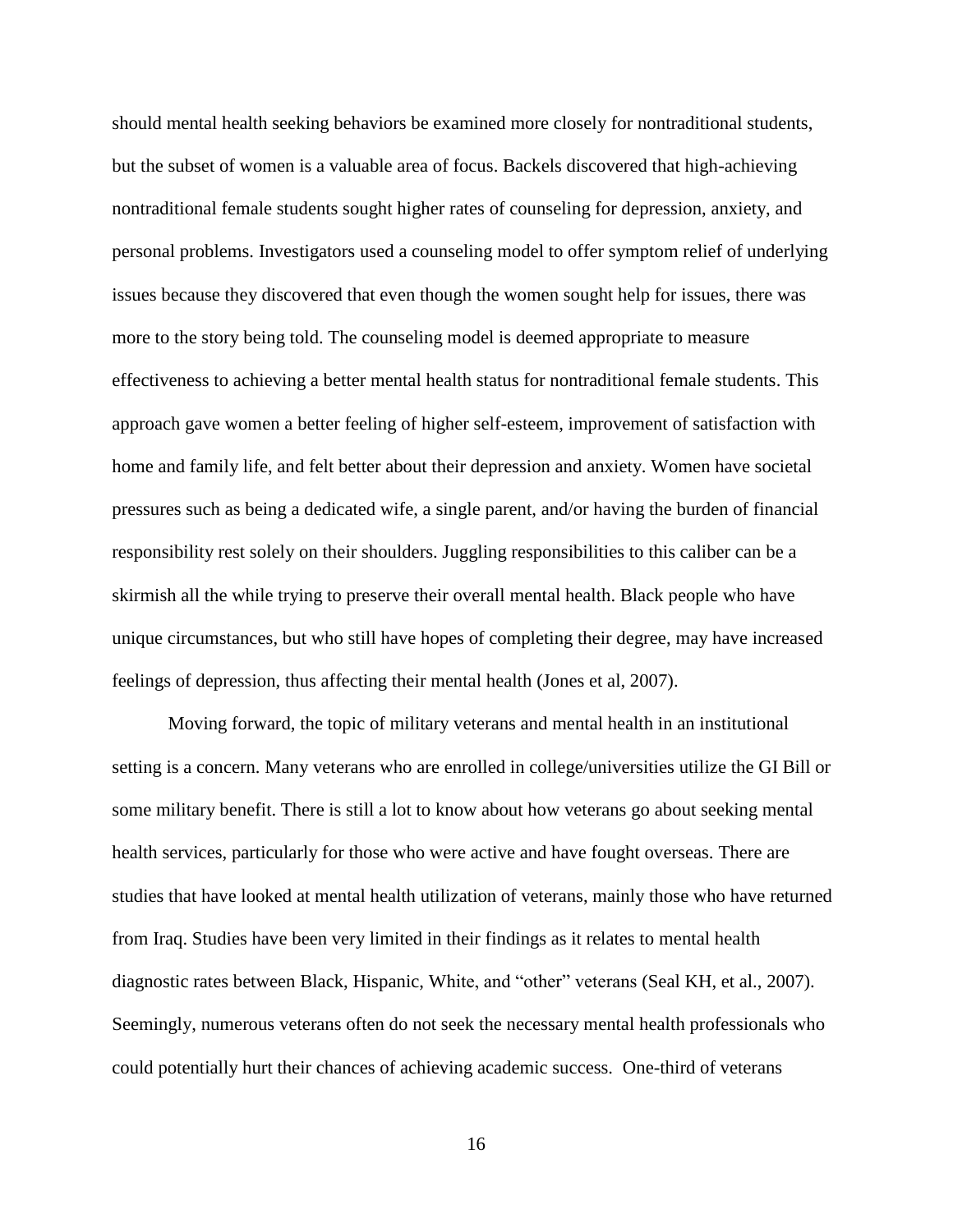pursuing higher education have a "probable chance" for needing additional mental health treatment for depression, PTSD, and other disorders (Seal KH, etc. 2007). Veterans largely depend on religious practices such as prayer and frequent visitation to churches and thus, may likely feel comfortable discussing personal issues with their religious leader (Currier, 2016). Consequently, there is a gap in the literature that truly examines mental health seeking behavior for veterans which hinders intervention strategies to target this population to get them the help they need.

The purpose of the current study is specifically intended to address the gap in the literature by describing racial differences in financial stress, suicide attempts, and alcohol use between nontraditional Black students in comparison to nontraditional White students to hone in on the mental health and college retention interventions targeted toward this precise population. Here, I am defining nontraditional students as those that are in a committed, union, or married relationship, at least 22 years old, working part or full-time, or a veteran. The topic of nontraditional Black students has not been extensively studied in-depth and literature is limited. The majority of the literature has more so taken a general approach comparing nontraditional students vs. traditional in an undergraduate setting. For the sake of this study, there will be no exclusion of graduate students. Less often, the mental health barriers preventing nontraditional Black students from completing their degrees is a research area that should be examined more meticulously. Systemically, racism is a barricade to education.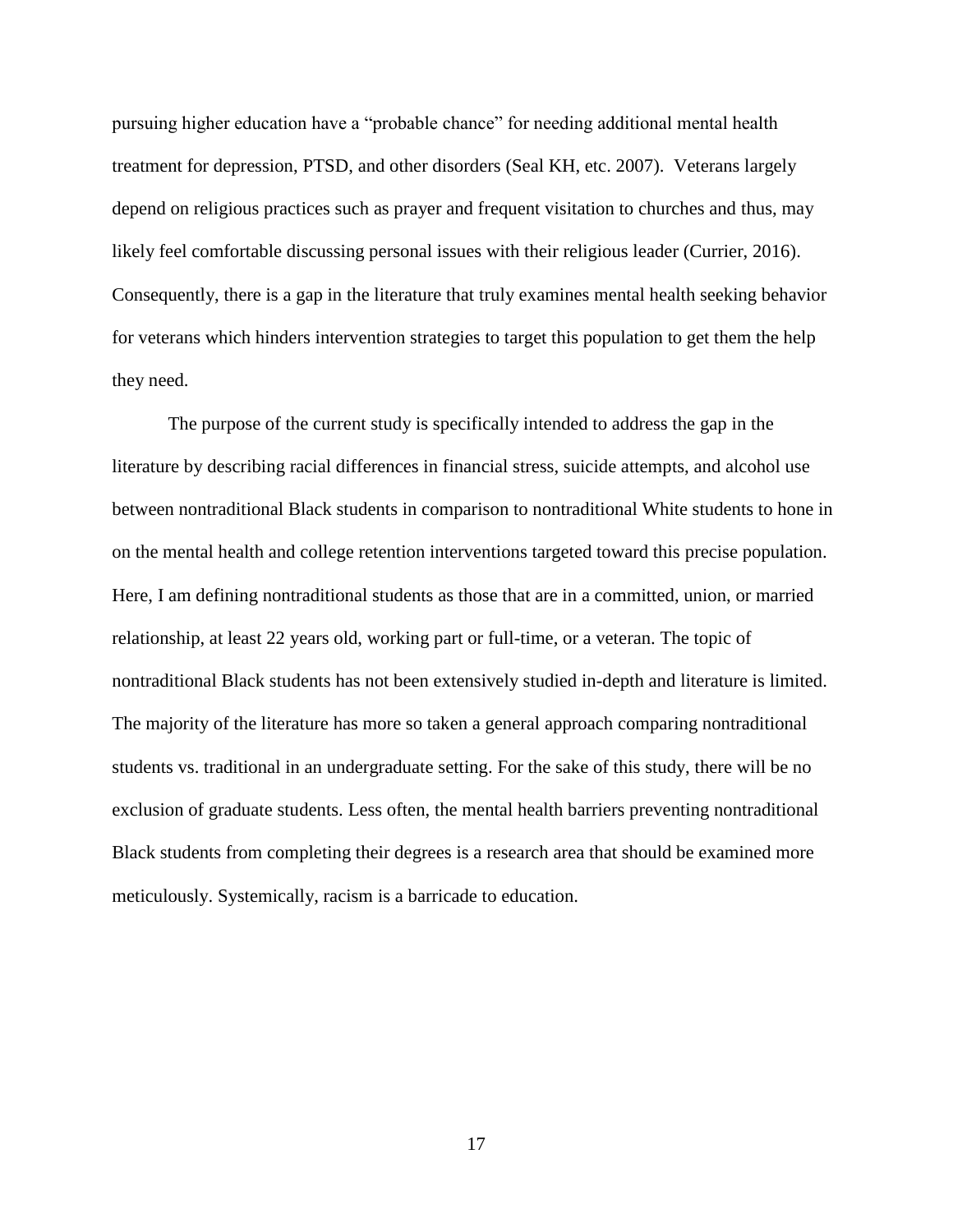### **METHODOLOGY**

### **Study Population**

This is a descriptive study of Black and White students from Georgia State University who sought out counseling services for the year 2014-2015 (N=1406). The eligible sample that met the nontraditional criteria were 531 (52.2%) individuals who identified as Black and 487  $(47.9%)$  who identified as White (N=1018). Participants were between the ages of 22-65.

### **Inclusion and Exclusion Criteria**

The sample for this thesis consisted of a total of 1406 individuals who visited the counseling center. Based on the research examined, students who identified as Asian-Americans, Multiracial, Native Hawaiian, or Hispanic/Latino were excluded. The only races studied were Blacks and Whites. Also, anyone who is not at least 22 years of age was not included in the data set unless they were married or working at least part-time.

### **Data Source**

The data for this study come from the 2015 Standardized Data Set (SDS). The Standardized Data Set is an approved data set that represents the student population who utilize clinical services at Georgia State University. Georgia State University obtains these data by having students fill out a demographic survey before they are seen for their mental health services. The data provided include details regarding race, veteran status, marital status, GPA, felt the need to reduce alcohol or drug intake, suicide attempts, age, work hours, prior counseling, financial stress, and classification. Data were provided in an Excel spreadsheet for analysis, and the data were approved by the Georgia State University Institutional Review Board in 2015 for use in this research.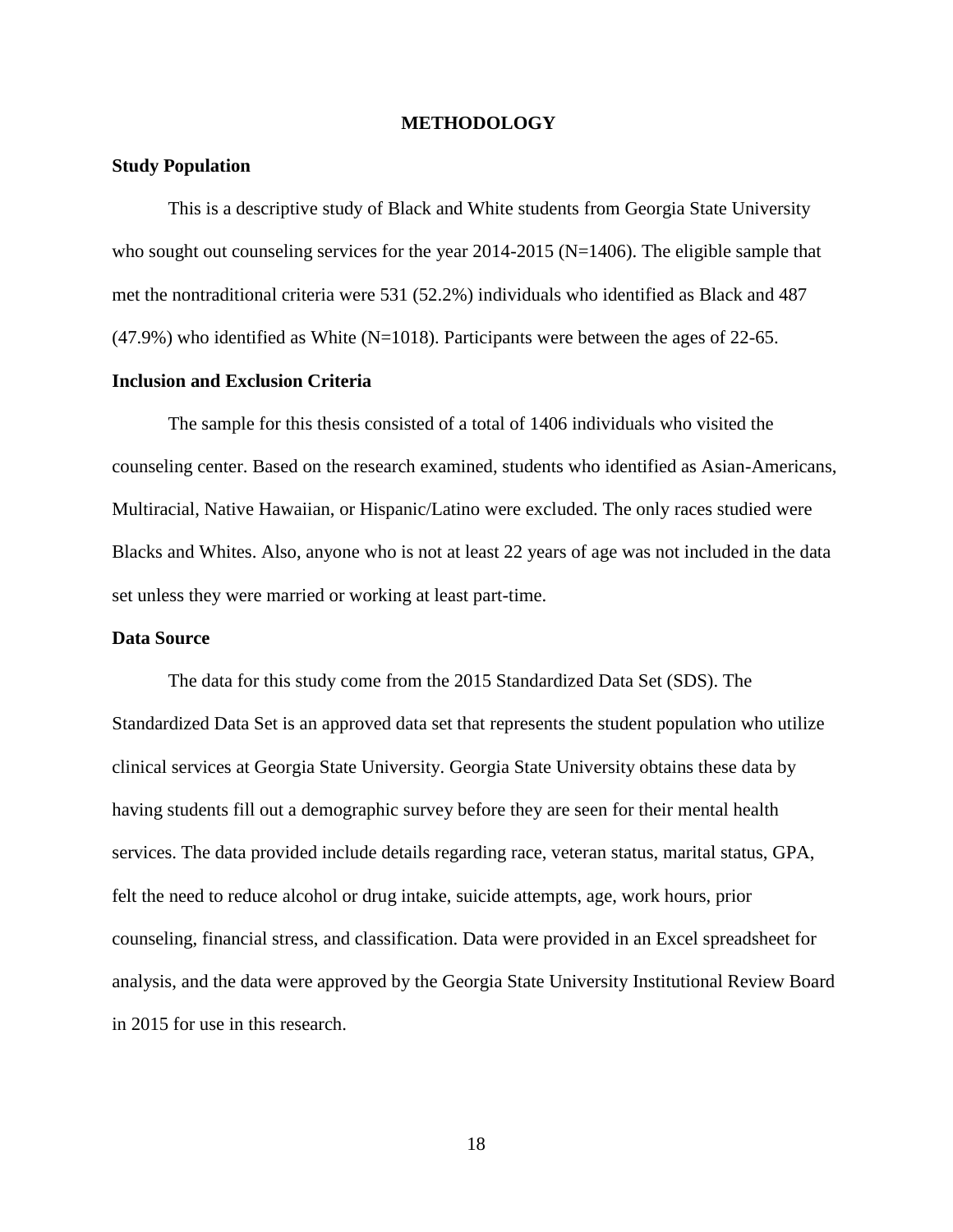#### **Analysis**

As briefly mentioned earlier, the purpose of the study is to compare Black and White nontraditional students and their mental health status at Georgia State University. The raw data set was downloaded from the Student Demographic Survey from the year 2015. I included the class standing information to get a better idea of what class may frequent the counseling center. For those individuals that met my criteria of nontraditional students, I created a pivot table and divided the variables accordingly to four questions I was interested in.

First, I wanted to know if nontraditional Black females experience higher levels of financial stress compared to nontraditional White females. Comparing financial stress between races gives an idea of what targeted population may need additional resources geared towards them. I will be looking at percentage differences between White and Black women. Issues of finance are a determining factor if a student completes their degree (National Center for Education Statistics, 2012). Secondly, I was interested in the comparison between nontraditional Black students who sought prior counseling before arriving to Georgia State University. I also wanted to see the differences in nontraditional Black students who attempted suicide compared to White nontraditional students. For both of these comparisons, I will observe the percentages to determine if there are any patterns.

For the last research question, do black male veterans wish to reduce drinking or drug us more than white veteran males, a two-sample hypothesis test was used to test for difference in proportions (Table 5). Total sample size is the number of Black males (17) and the number of White males (10). The hypothesis allowed me to compare the two of alpha.05 and calculate the test statistic which came out to be .8. From that, I got the p-value, the area above the .8, which is greater than .05.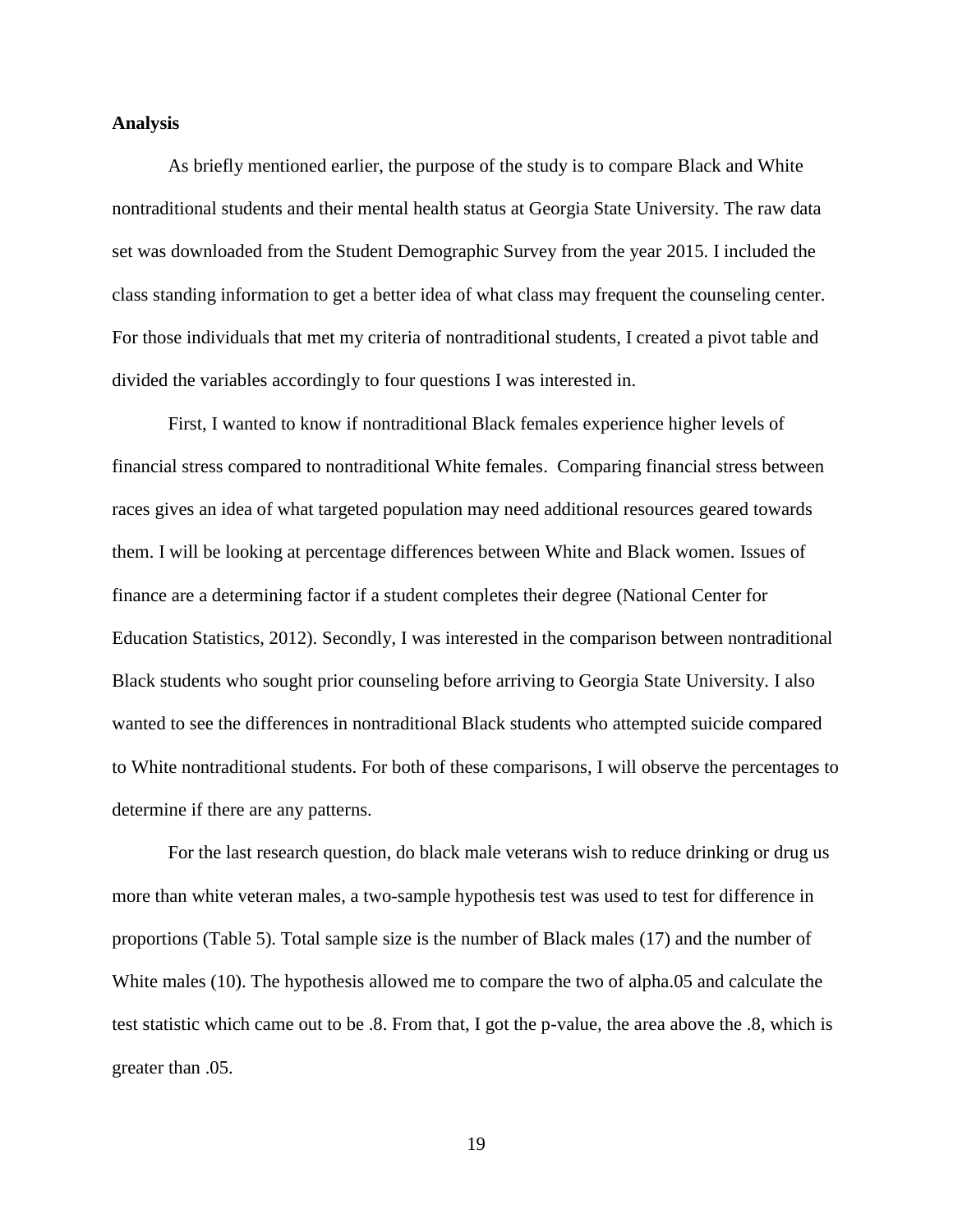### **Results**

Table 1 illustrates demographic information of students that I identified as nontraditional by race, Black and White. Gender, by male or female, was accounted for and made up a total population of 1018 people. As seen, there is a total of 531 people who identify as Black and 487 people who are White with the average age of Blacks being 24 and Whites, 25. For this sample, Black nontraditional students utilize the counseling services more. The average GPA is 2.88 for Black students and 3.1 for White students who have visited the counseling center. Additionally, the number of students is broken down by class standing with the inclusion of graduate students. For Black students, being a junior or senior seem to be popular times for seeking therapy. However, for White students, getting aid for mental health use appear to be higher in the senior and graduate population. Also, collectively, there was a total of 27 veterans, Black veterans accounting for almost double the counseling aid compared to White veterans.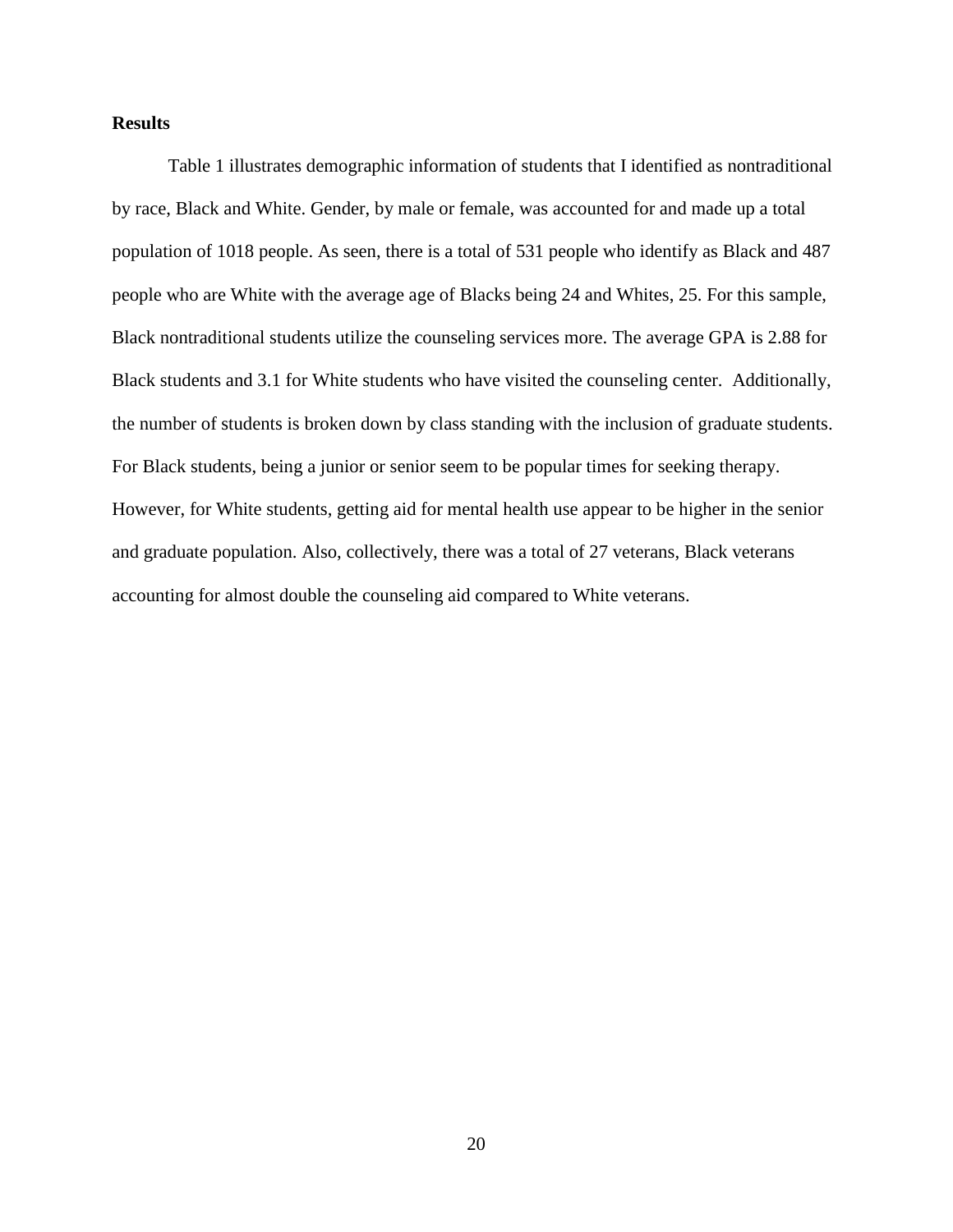|                       | <b>Black</b> |       | White |       | Total |       |
|-----------------------|--------------|-------|-------|-------|-------|-------|
|                       | N            | $\%$  | N     | $\%$  | N     | $\%$  |
| <b>Gender</b>         |              |       |       |       |       |       |
| Male                  | 157          | 29.6  | 125   | 25.7  | 282   | 28.0  |
| Female                | 374          | 70.4  | 362   | 74.3  | 736   | 72.0  |
| <b>Total</b>          | 531          | 100.0 | 487   | 100.0 | 1018  | 100.0 |
| <b>Class Standing</b> |              |       |       |       |       |       |
| Freshman              | 77           | 14.5  | 89    | 18.3  | 166   | 16.3  |
| Sophomore             | 111          | 21.0  | 69    | 14.2  | 189   | 17.7  |
| Junior                | 134          | 25.2  | 90    | 18.5  | 224   | 22.0  |
| Senior                | 159          | 30.0  | 120   | 24.6  | 279   | 27.4  |
| Graduate              | 50           | 9.4   | 119   | 24.4  | 169   | 16.6  |
| <b>Total</b>          | 531          | 100.0 | 487   | 100.0 | 1010  | 100.0 |
| <b>Military</b>       | 17           | 63    | 10    | 37    | 27    | 100.0 |
| Age (Avg.)            | 24           |       | 25    |       |       |       |
| GPA (Avg.)            |              |       |       |       |       |       |
| Male                  | 2.94         |       | 3.1   |       | 3.02  |       |
| Female                | 2.86         |       | 3.12  |       | 2.99  |       |
| Avg                   | 2.88         |       | 3.1   |       | 2.99  |       |

# Table 1: Demographic Information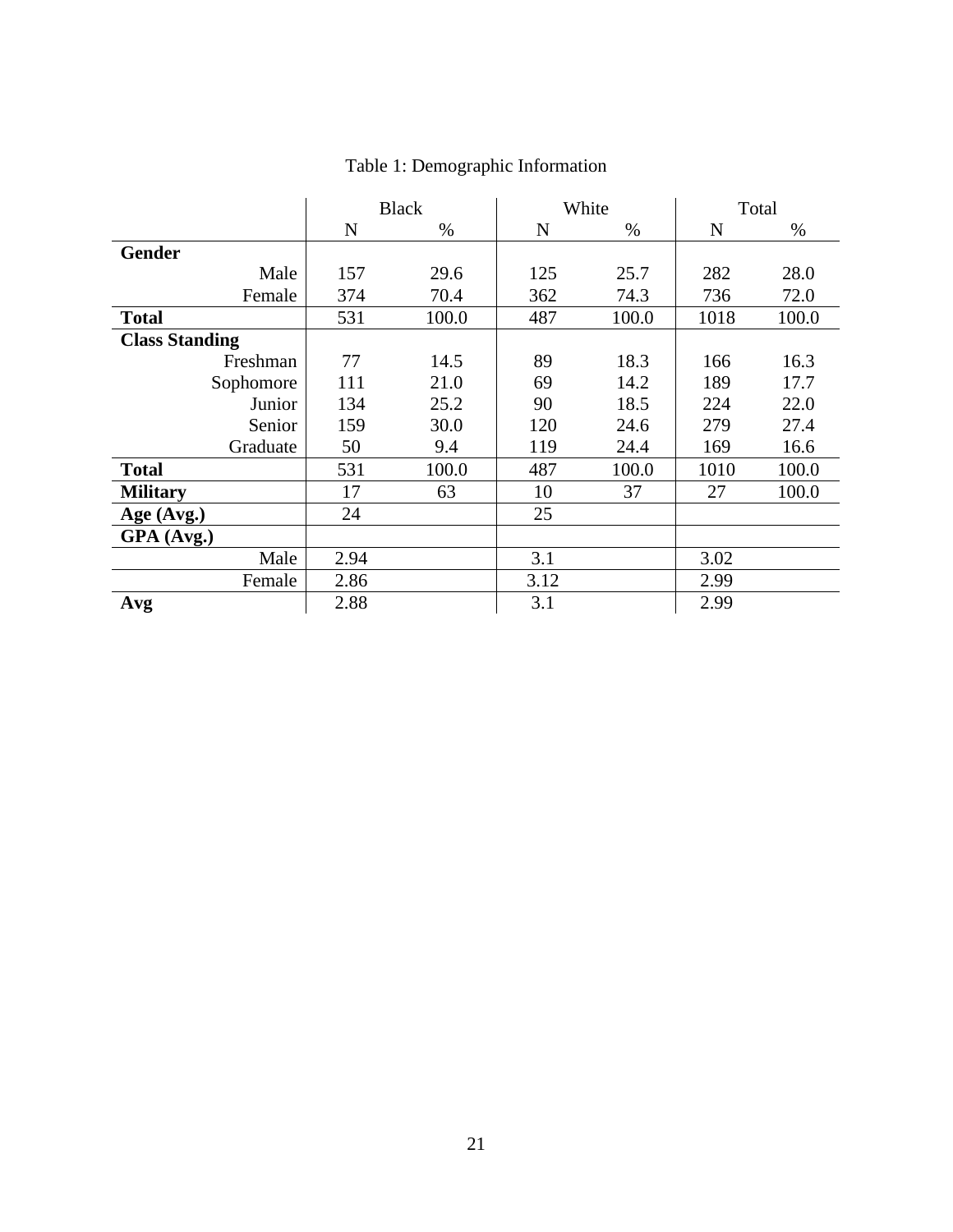As seen in Table 2, in comparison to White female students, Black female students reported experiencing higher levels of stress due to finances. There are patterns to observe in the data. More Black females had higher reports of always feeling stressed about finances, 21.1%, compared to 14.4% of White females who were asked the same question. There were also 29.1% of Black women who often felt stressed about finances compared to 24.3% of White women. The remaining categories for levels of financial stress are sometimes, rarely, and never. There is a pattern in the data that reveals there are more White female students who are not worried about finances which is a very opposite feeling for Black female students. White nontraditional females doubled Black nontraditional females when reported never feeling stressed about money.

|                         | <b>Black</b> |       |     | White | Total |       |
|-------------------------|--------------|-------|-----|-------|-------|-------|
|                         | N            | %     | N   | %     | N     | $\%$  |
| <b>Financial Stress</b> |              |       |     |       |       |       |
| <b>Always Stressful</b> | 79           | 21.1  | 52  | 14.4  | 131   | 17.8  |
| Often Stressful         | 109          | 29.1  | 88  | 24.3  | 197   | 26.8  |
| Sometimes Stressful     | 129          | 34.5  | 145 | 40.1  | 274   | 37.2  |
| <b>Rarely Stressful</b> | 48           | 12.8  | 59  | 16.3  | 107   | 14.5  |
| <b>Never Stressful</b>  | Q            | 2.4   | 18  | 5.0   | 27    | 3.7   |
| <b>Total</b>            | 374          | 100.0 | 362 | 100.0 | 736   | 100.0 |

Table 2: Levels of Financial Stress in Nontraditional Women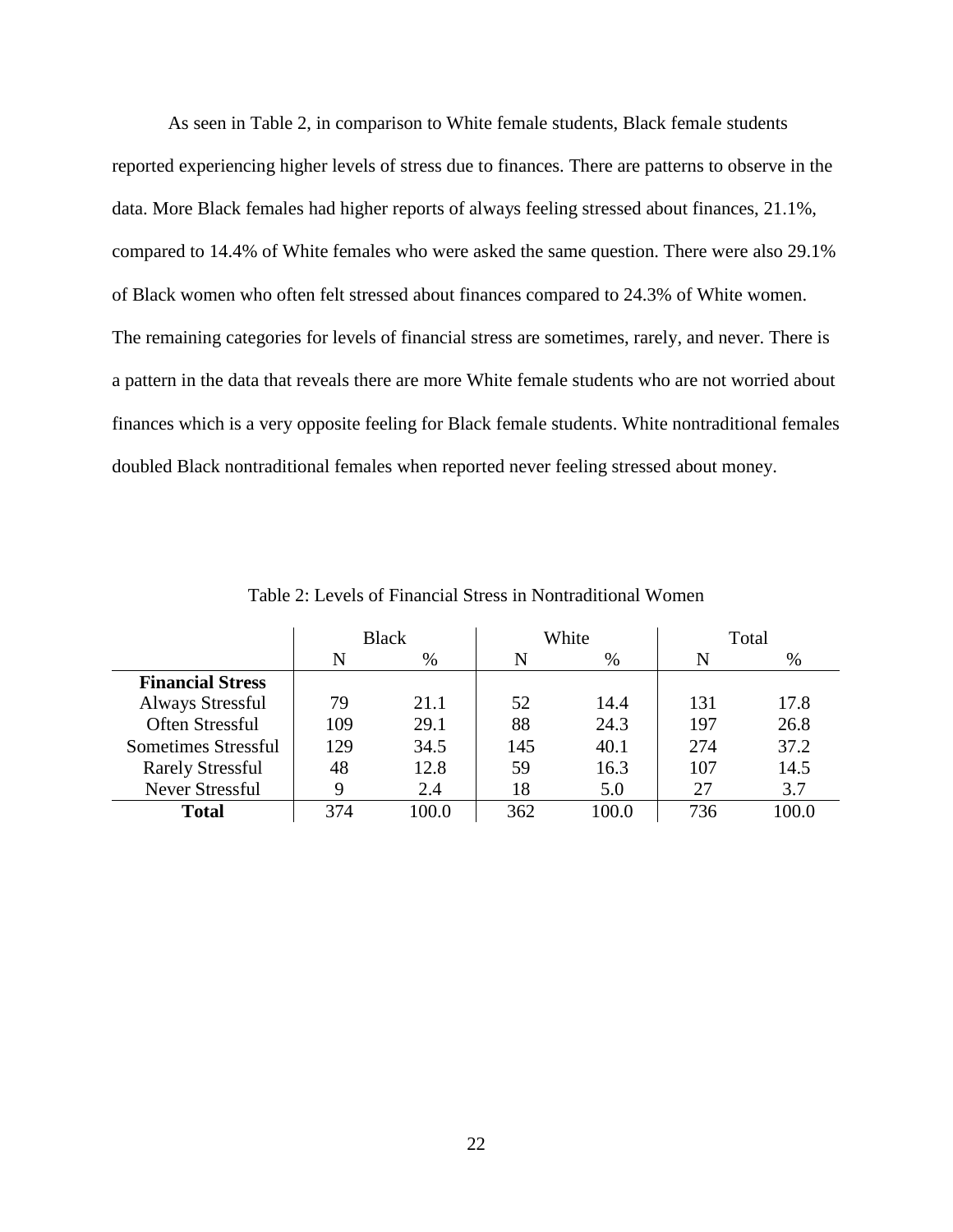In addition to looking at financial stress, there was a higher number of White students who sought prior counseling before their arrival to GSU (25.3%) compared to Black students (13.4%). Black students were roughly twice as likely as White students to have never sought prior counseling, as demonstrated in Table 3. After starting college, fortunately, there was a slightly higher number of Black students who did seek counseling, but just counseling with GSU. What I found to be interesting is for students who fall under the "both" category, White students almost triple those of Black students. "Both" indicates students who have received counseling prior to and after Georgia State, but shows that White students may be getting more of the help they need to satisfy their mental health needs. Last, there are 59% of Black students who never sought counseling before arriving to Georgia State compared to 33.3% of White students which may imply Black nontraditional students would like to seek counseling but may not have had the opportunity to do so until they began college. I did a two sample z-test for difference in proportion for Blacks vs. Whites who sought counseling before or after college. Z test statistic: - 2.9633 and P-value: .00308. This test is significant at the alpha level .05 therefore we reject the null hypothesis that the proportions are the same. We conclude that there is a significant difference in the proportion of blacks who sought counseling before or after college from whites who sought counseling before or after college. Additionally, I wanted to look at Blacks vs. Whites who never sought counseling. The Z test statistic is 8.2043 and the P value: 0.00. This test is significant at the alpha .05 level thus we reject the null hypothesis. There is a significant difference between the proportion of Blacks vs whites that have never sought counseling.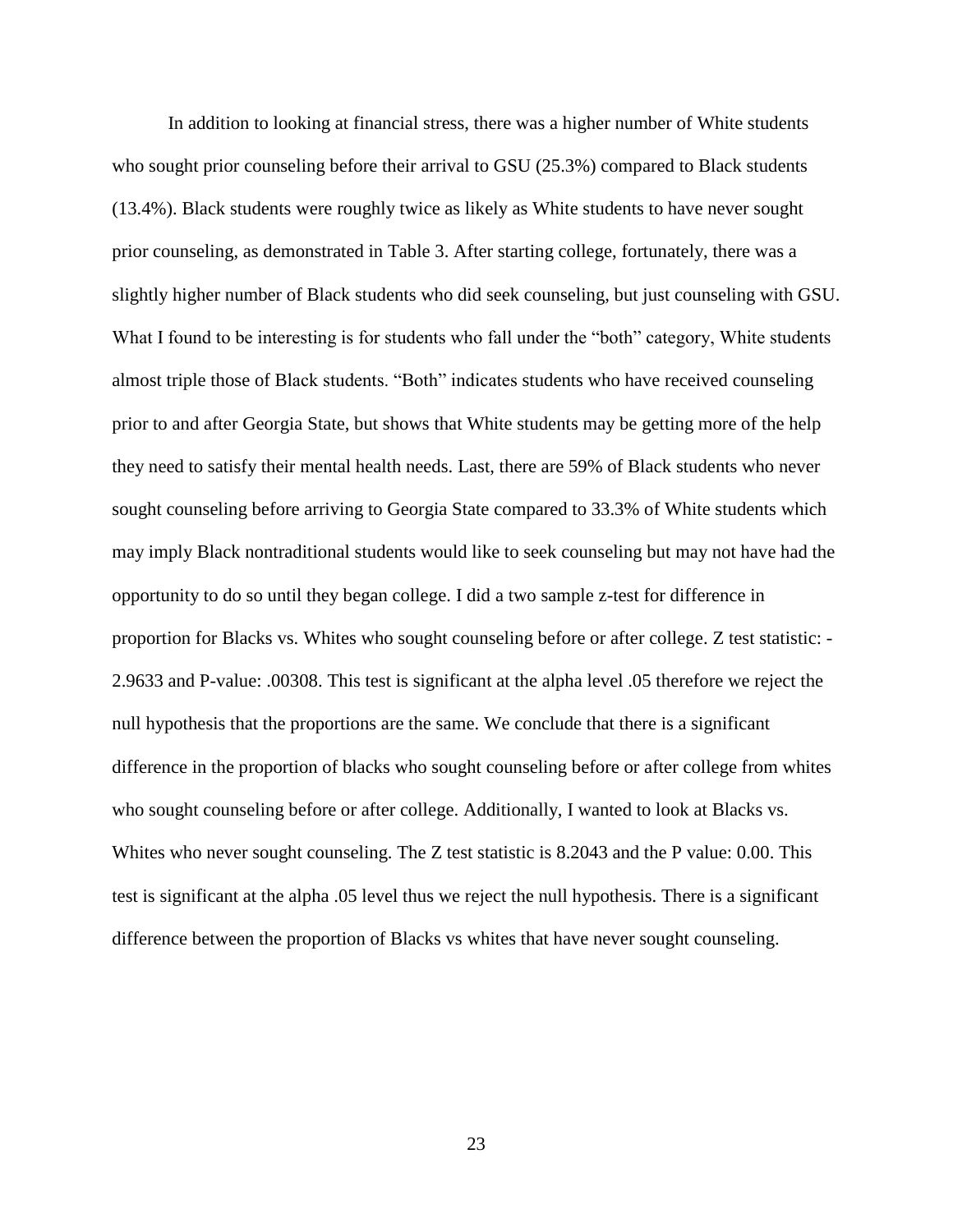|                         | <b>Black</b> |       |     | White | Total |       |
|-------------------------|--------------|-------|-----|-------|-------|-------|
|                         | N            | %     | N   | $\%$  | N     | %     |
| <b>Prior Counseling</b> |              |       |     |       |       |       |
| Prior to College        | 71           | 13.4  | 123 | 25.3  | 194   | 19.1  |
| <b>After Starting</b>   | 111          | 21.0  | 88  | 18.1  | 199   | 19.5  |
| College                 |              |       |     |       |       |       |
| <b>Both</b>             | 36           | 6.8   | 114 | 23.4  | 150   | 14.7  |
| Never                   | 313          | 59.0  | 162 | 33.3  | 475   | 46.7  |
| <b>Total</b>            | 531          | 100.0 | 487 | 100.0 | 1018  | 100.0 |

Table 3: Nontraditional Students Sought Prior Counseling to GSU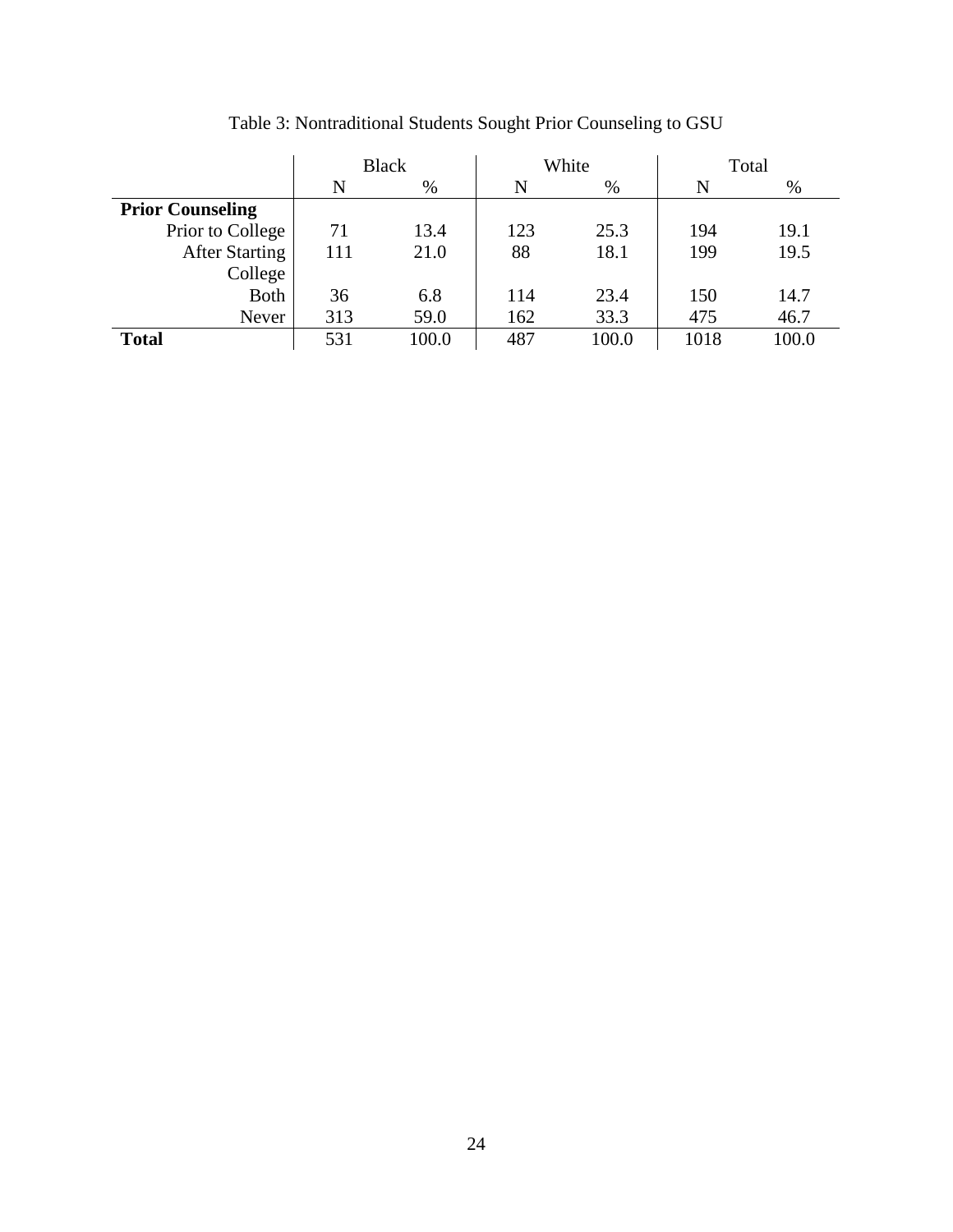Moving forward, Black students were more likely than Whites to attempt suicide 1-5 times (Table 4). However, White students were about 5% more likely than Blacks to attempt suicide more than five times. In these data, White students have a slightly higher risk of attempting suicide (1-More than 5 times: 37.4vs. 36.5). However, the data reveal suicide attempts are seen as an issue in Black and White nontraditional students almost equally.

|                         | <b>Black</b> |       |     | White | Total |       |
|-------------------------|--------------|-------|-----|-------|-------|-------|
|                         | N            | $\%$  |     | $\%$  | N     | $\%$  |
| <b>Suicide Attempts</b> |              |       |     |       |       |       |
| 1 time                  | 76           | 14.3  | 50  | 10.3  | 126   | 12.4  |
| 2-5 times               | 86           | 16.2  | 80  | 16.4  | 166   | 16.3  |
| More than 5 times       | 32           | 6.0   | 52  | 10.7  | 84    | 8.3   |
| Never                   | 337          | 63.5  | 305 | 62.6  | 642   | 63.1  |
| <b>Total</b>            | 531          | 100.0 | 487 | 100.0 | 1018  | 100.0 |

Table 4: Suicide Attempts in Nontraditional Students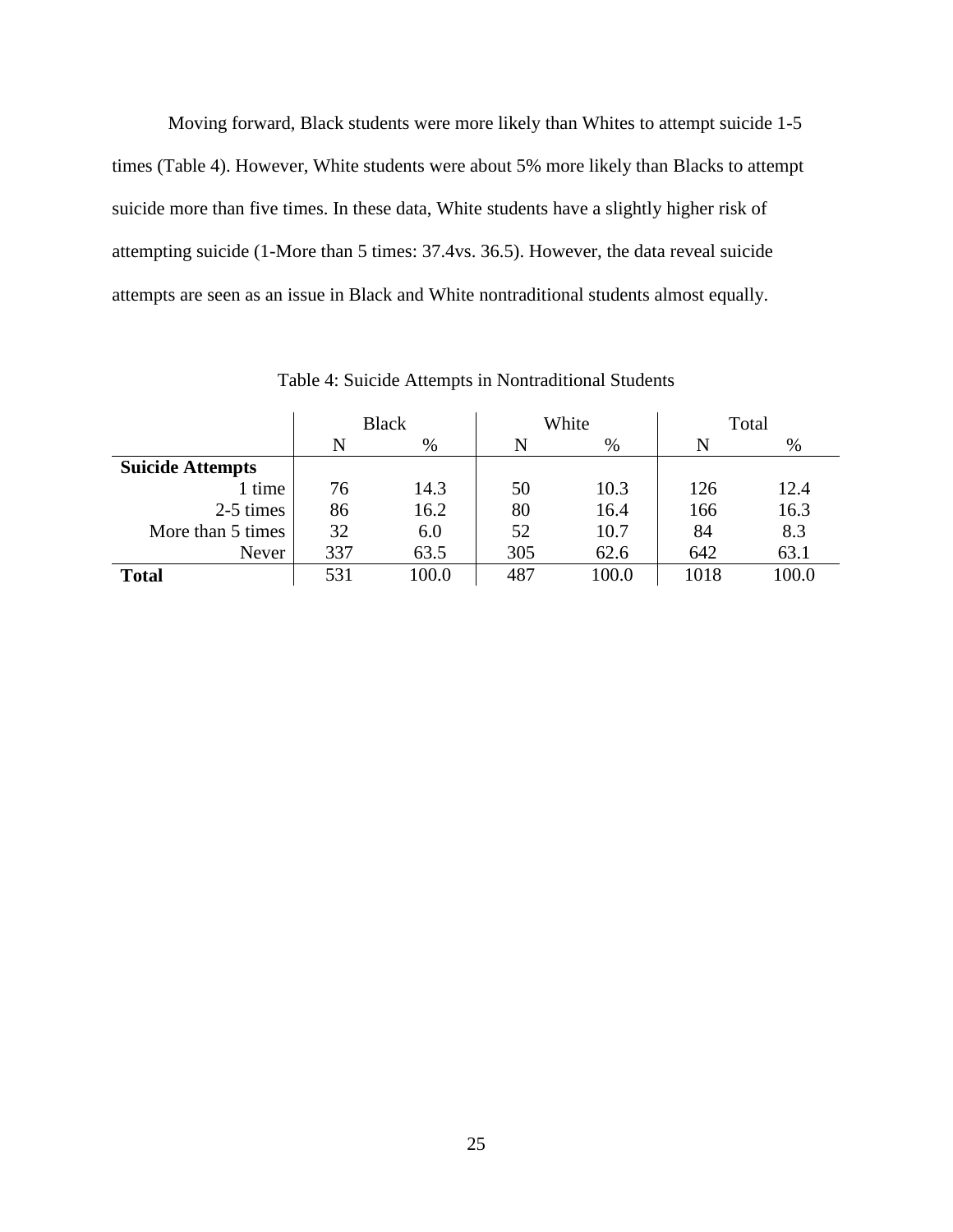Finally, I wanted to answer the question, do Black male veterans feel the need to reduce alcohol or drug usage is greater than that of White males? Note, there were no female veterans that were reported in the data set. I did a t-test which came out to be .8 using alpha .05. The pvalue is .21. Consequently, I failed to reject the null hypothesis. The null proportions are the same. I concluded that the proportions are the same and there is no statistical difference in alcohol or drug use between races. However, comparing alcohol or drug use between races, White students reported experiencing higher feelings of needing to reduce their substance use.

|                          |     | <b>Black</b> | White |       |      | Total |
|--------------------------|-----|--------------|-------|-------|------|-------|
|                          | N   | $\%$         | N     | %     | N    | %     |
| <b>Military</b>          | 17  | 62.96        | 10    | 37.04 | 27   | 100   |
| <b>Reduce Alcohol or</b> |     |              |       |       |      |       |
| <b>Drug Use</b>          |     |              |       |       |      |       |
| 1 time                   | 35  | 6.6          | 40    | 8.2   | 75   | 7.4   |
| 2-3 times                | 69  | 13.0         | 65    | 13.3  | 134  | 13.2  |
| 3-5 times                | 7   | 1.3          | 12    | 2.5   | 19   | 1.9   |
| More than 5 times        | 23  | 4.33         | 42    | 8.6   | 65   | 6.4   |
| Never                    | 397 | 74.8         | 328   | 67.4  | 725  | 71.2  |
| <b>Total</b>             | 531 | 100.0        | 487   | 100.0 | 1018 | 100.0 |

Table 5: Military and Alcohol or Drug Use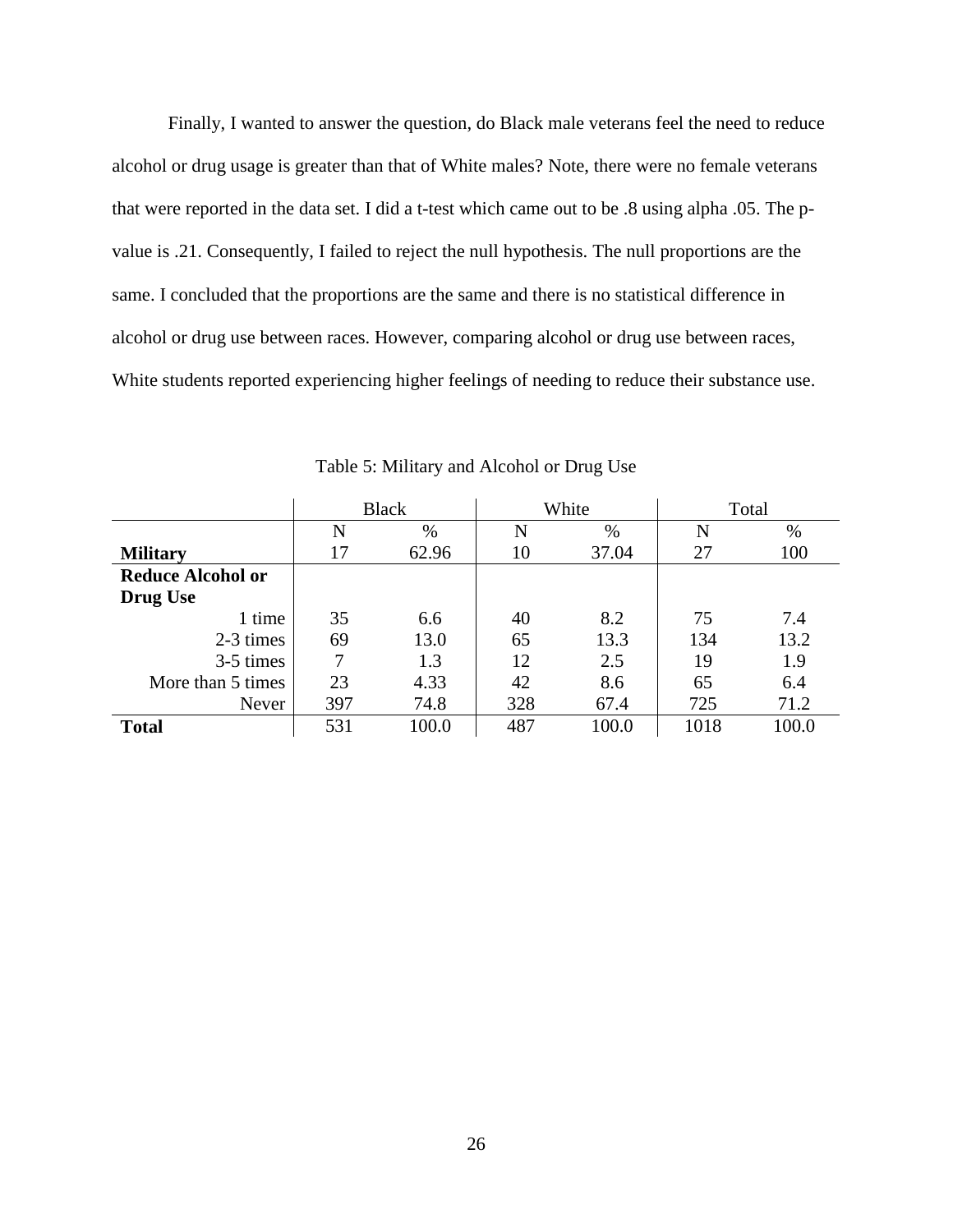### **Discussion**

The number of nontraditional students on college campuses is expected to increase and few institutions have the capacity to support the mental health needs of this group of students. As evident in the current study, nontraditional Black students have unique mental health needs that must be addressed to encourage the completion of their degrees. There are implications for the mental health utilization that vary between White and Black nontraditional students. Black nontraditional students begin having negative mental health experiences earlier in their collegiate career.

Although a higher percentage of White students sought prior counseling before arriving to Georgia State, half of nontraditional Black students were unable to have visit a therapist, albeit for reasons unknown. This suggests that Georgia State University Counseling Center serves as a point of entry to receive counseling. Reasons could be due to historically not trusting the field of medicine, lack of time and insurance, or the stigma attached to seeing a therapist that often lingers in the Black community. Mental health centers on campus should have an amplified budget to assist nontraditional students in reducing their stress levels that may contribute to depression and anxiety. Having sessions that are tailored to the individual while providing outside resources of peer mentoring and financial planning can be helpful to the overall mental health development of nontraditional Black students.

Attempting suicide 1-5 times is slightly higher in Black nontraditional students than it is in White nontraditional students, However, if I consider the category of "more than 5 times," I notice there is not a proportional difference in the races and both almost equally struggle in their suicide attempts. The outcomes of these efforts can be detrimental to not just the individual, but their family and college community as well. Thoughts of suicide are common in African-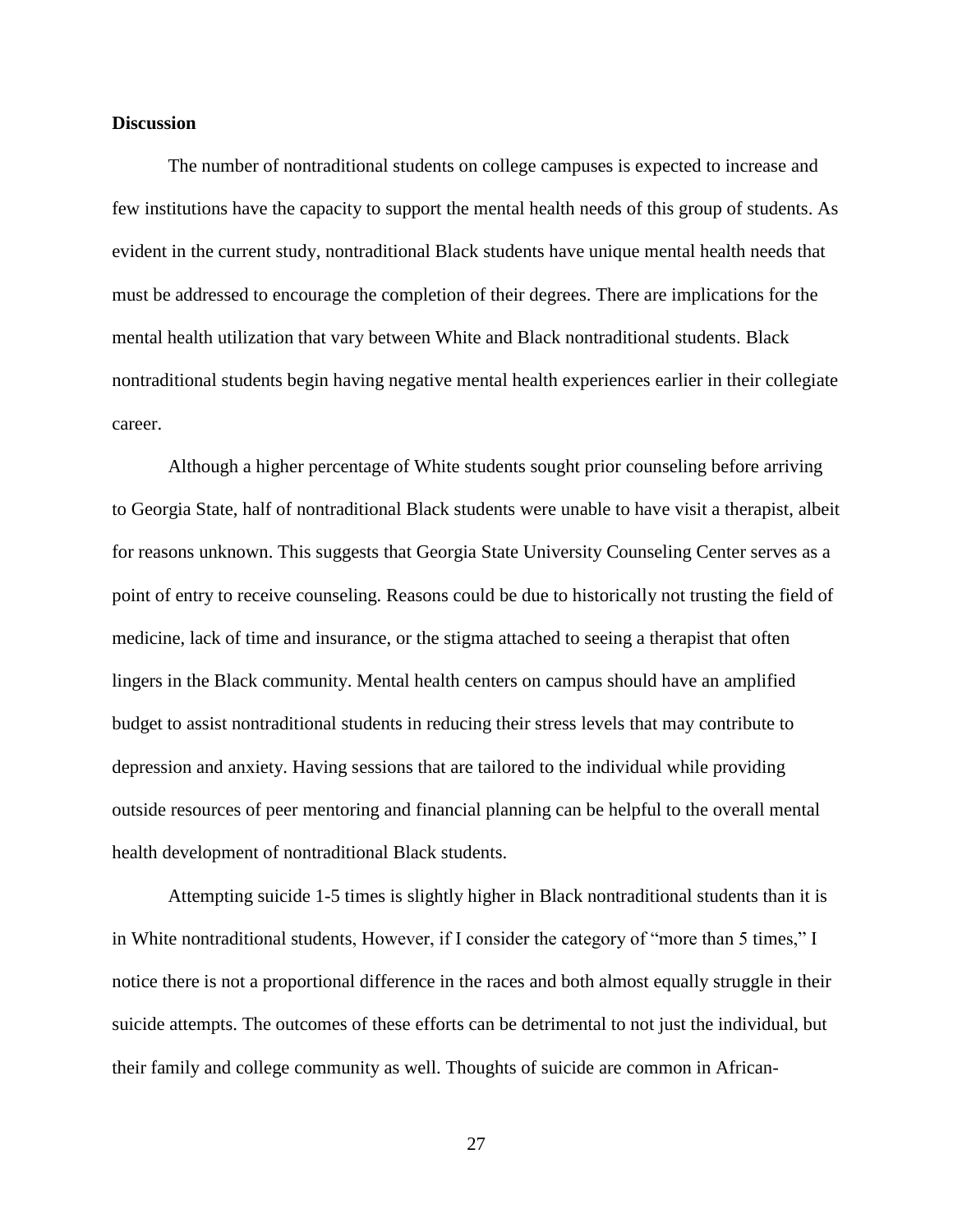American students who place academic pressures on themselves (Vanderbilt, 2015). These findings imply suicide is a topic that may need to be thoroughly evaluated when Black nontraditional students are seeking help.

Last, I wanted to get a closer look at Black veterans and their relationship with alcohol or drug use. With a sample size of 27, I understood there would be some issues of generalizability. Even though I failed to reject the null, the number of veterans that seek counseling for alcohol or drug use is very low. Veterans are a population that desperately needs therapy, yet are not seeking it. The program at Florida State University, which offered a twist to treatment, possess approaches that should be considered at Georgia State University if we want to see the mental health of veterans improve. It may be a challenge to make a case for veterans due to their numbers being low in the data presented, and without data, it is tough to fund a program with limited research.

### **Limitations**

These findings are interpreted in the context of identified methodological limitations. For the purpose of this study, there was the only observance of mental health seeking behaviors among Black and White students at Georgia State University. Future studies should explore mental health seeking behaviors for nontraditional students of Asian, Hispanic, and mixed descent. Although there was mention of mental health strategies for treating veterans, the data showed very few veterans receiving counseling. This could result in many veterans opting to not seek treatment due to stigma and believe they can save themselves with how they feel they should be able to cope with their mental health. Veterans at Georgia State constitute for 4 % part of the population (Georgia State University Veterans, 2013). Although not representative of all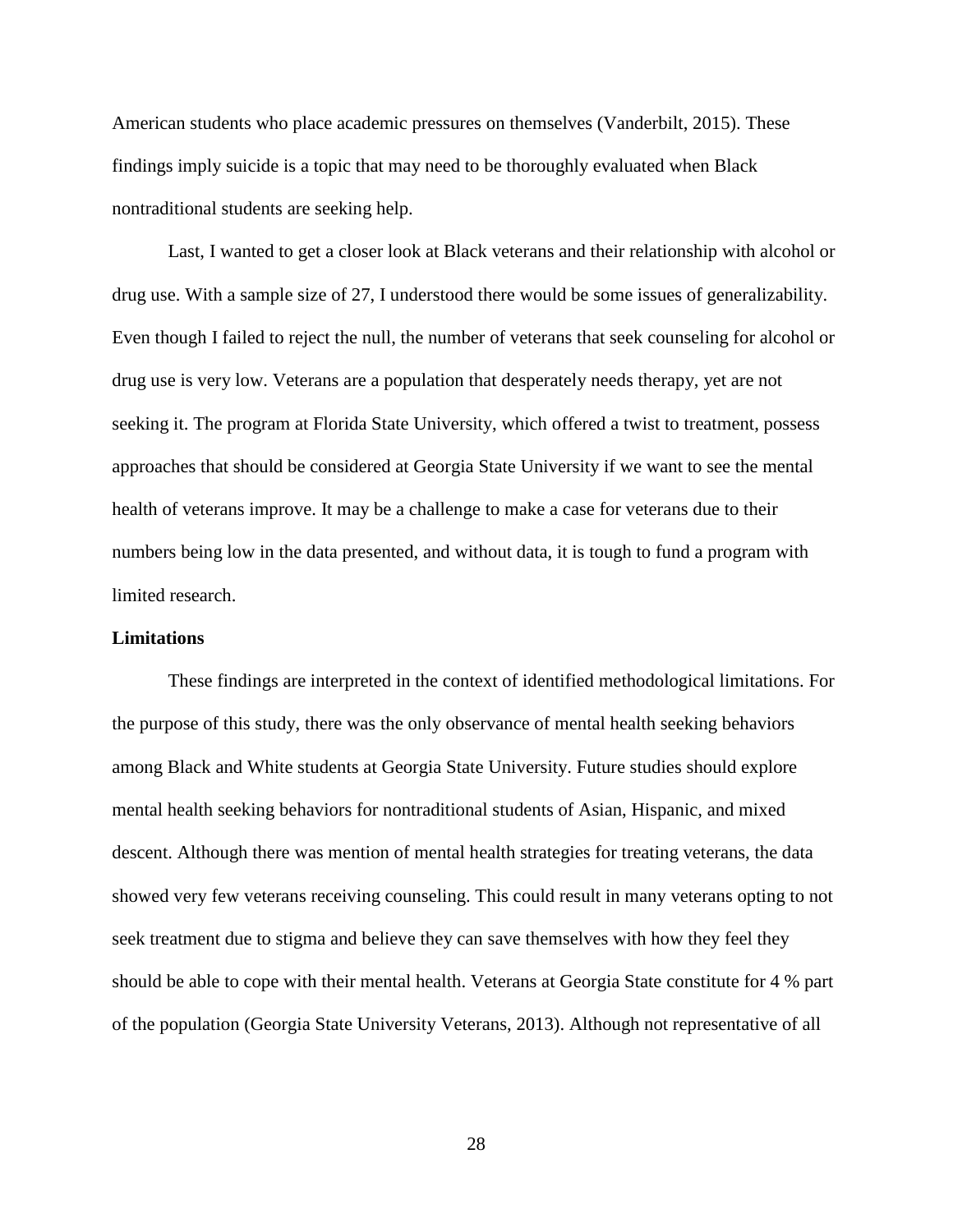college campuses, even though this number is small, this population of students matters tremendously and more efforts should be made to target this population.

An additional limitation is no data were collected that asked if people had children. This information would have been valuable to the research to determine if there is a connection between being a parent and stress, GPA, or suicide attempts. Like most efforts, many issues have the potential to be resolved and have a successful implementation if afforded the appropriate resources to serve this group of students. Although a student may have been under 22 years of age, some students can be parents who can present some challenges not fitting the "traditional" track.

Last but not least, a limitation is the sample size is not generalizable to the population of nontraditional students at Georgia State University or nontraditional students at other campuses.

## **Recommendations**

Engaging nontraditional students that keep them engaged with the campus is a strategy for retention. It would behoove universities to strategize how to meet nontraditional Black students where they are in life and make them feel a part of the campus which can include doing small events outside of the classroom, on the way to the parking lot, or doing fun things such as popping up in class and giving a school trivia so they can win school paraphernalia. Ensuring nontraditional students have a traditional student experience can mean a lot to a person. Despite having to face some challenges, many nontraditional students are older and may still desire of what it feels like to be in college without age and experience being a determining factor to make lifelong memories.

Additionally, mental health centers on campus should have an increased budget to assist students in reducing their stress levels that may contribute to depression and anxiety. Having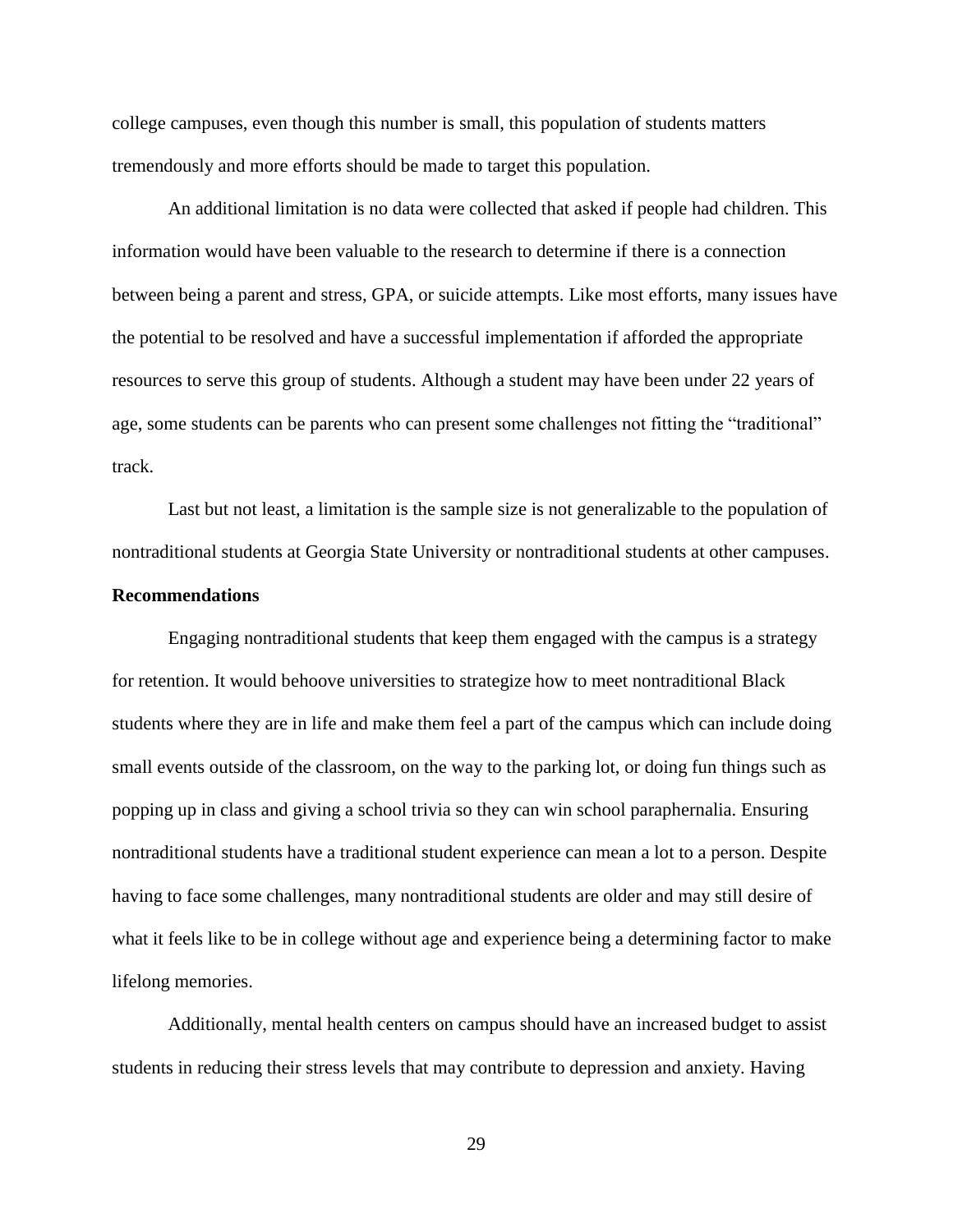sessions that are tailored to the individual while providing aspects of peer mentoring and financial planning can be helpful to the overall mental health development of nontraditional Black students. Future research should hone in on the mental health disparities illustrated here to further development of intervention services targeted to this unique population.

Furthermore, the purpose of this thesis was not only to look at mental health seeking behaviors for nontraditional students but to specifically look at this on a deeper level broken down by race. Minority students tend to have different struggles and are not allotted privileges such as their White counterparts. Research suggests that in the African-American community, seeking help from a counselor of any sort it stigmatized (Thompson et al, 2004).

There should be targeted interventions and strategies for nontraditional Black students but also with nontraditional students as a whole. Systematically, there are barriers in place that prevent this population from being fruitful, and campuses should go the extra mile to pinpoint that population and conduct focus groups to determine what it is what would be best to ensure their mental health is in order. There should also be a shift in budget for the university as it relates to allocating funds. The counseling center at Georgia State University will need an increase in budget to ensure the proper staff support to further engagement with Black nontraditional students. Future research should hone in on the mental health disparities illustrated here to further development of intervention services targeted to this unique population.

### **Conclusion**

Nontraditional Black students are a group that has received little attention by colleges or universities. There are few programs that try to target and engage students, but strategies must try to meet them halfway. There are barriers that affect their academic progress, consequently delaying graduation rates making retention low. Race, stressing about funds, being a veteran,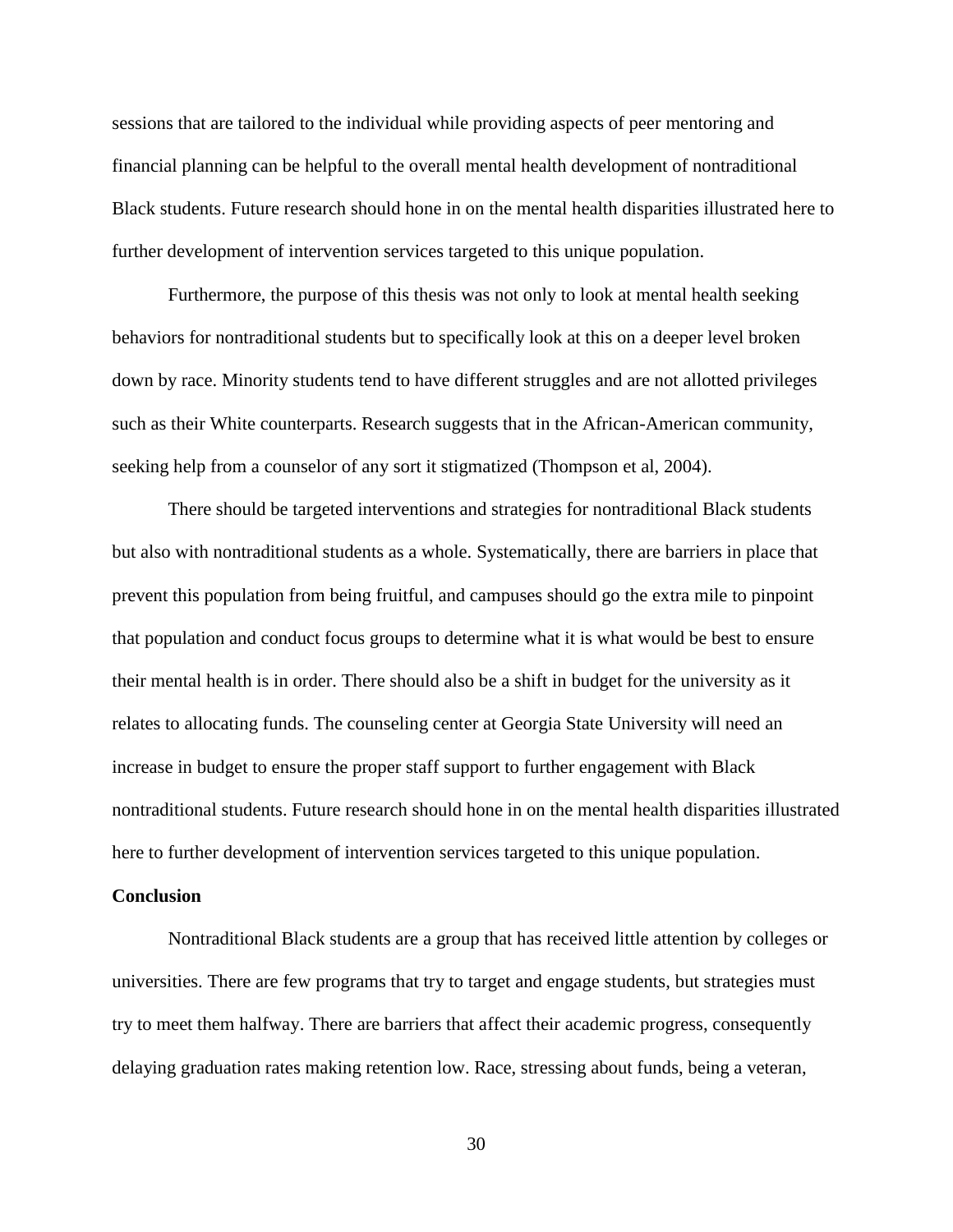alcohol or drug problems, or suicide attempts are all indicators of a student not being able to perform their best. Many times, counseling is observed through the context of setting an appointment and speaking with a student, but many students are not going to go that extra mile to make that happen. Issues of time and family obligations make seeking therapy or engaging in stress relieving activities tough. Overall, more funds should be allocated towards the counseling center at Georgia State University, a school that has a high nontraditional population. This will give them the opportunity to increase staff that can focus on initiatives structured for nontraditional, Black students (and nontraditional students in its entirety).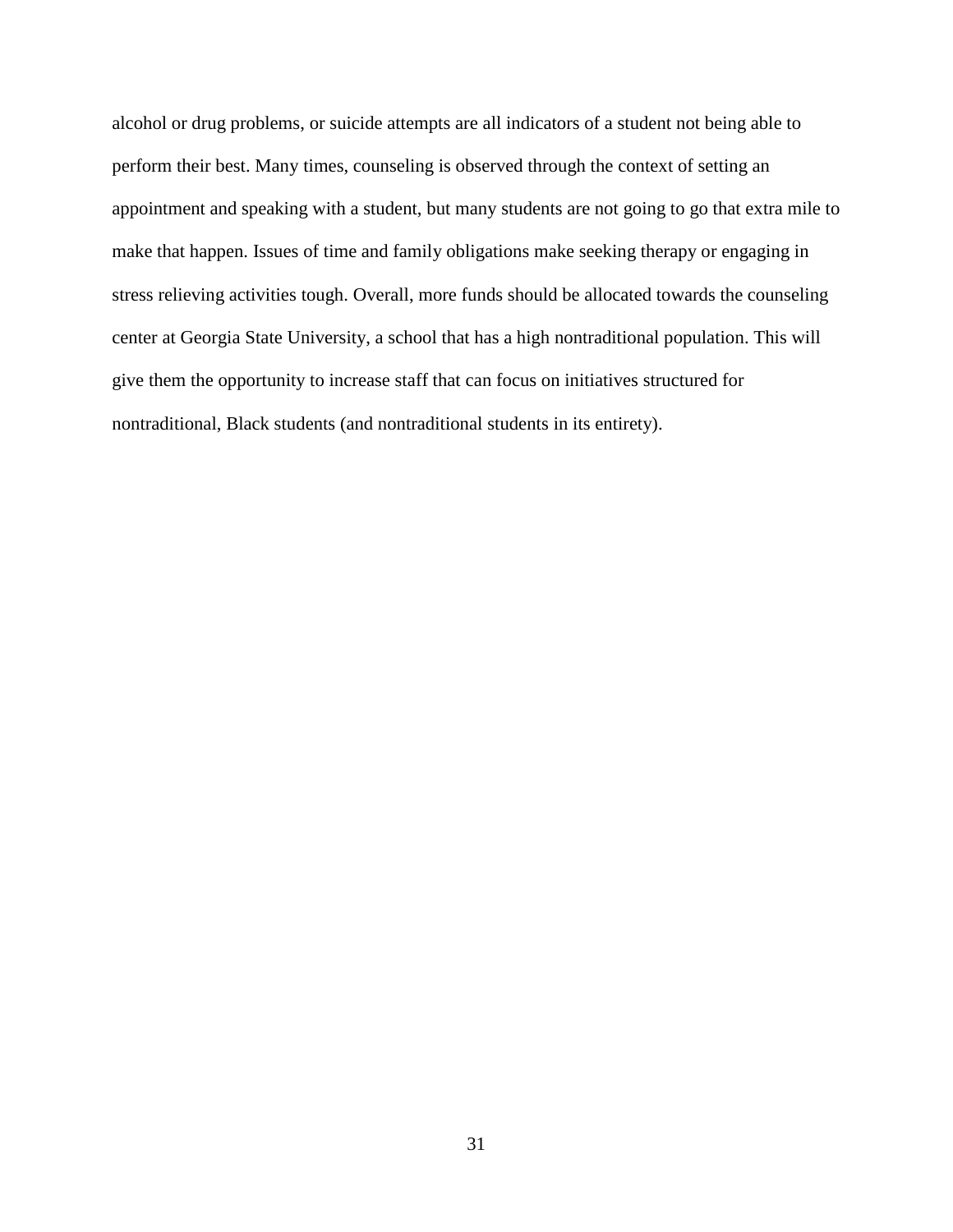### **References**

- Adler, N. E., & Newman, K. (2002). Socioeconomic Disparities In Health: Pathways And Policies. *Health Affairs, 21*(2), 60-76. doi:10.1377/hlthaff.21.2.60
- Advisory Committee on Student Financial Assistance. (2012). *Pathways to success: Integrating learning with life and work to increase national college completion*. Washington, DC: Author. Retrieved from<http://www2.ed.gov/about/bdscomm/list/acsfa/ptsreport2.pdf>
- Backels, S., & Meashey, L. E. (1997). Anxiety, Depression and the 4.0. *Journal Of College Student Psychotherapy*, *12*(1), 45. doi:10.1300/J035v12n01\_05
- Broman, C. (2012). Race difference in the receipt of mental health services among young adults. *Psychological Services,* 9, 38-48.
- Brown, W.F., & Holtzman, W.H. (1966). *Survey of study habits and attitudes,* Form C. New York: The Psychological Corporation.
- Choy S. (2002) Nontraditional undergraduates: findings from the condition of education. Washington DC: National Center for Education Statistics, U.S. Department of Education;
- Cooper, Thomas M., Psy.D. (2011), *Effectiveness of an internet-based mental health outreach program in encouraging use of mental health services by traditional and nontraditional college students.* Massachusetts School of Professional Psychology 111 pages; 3489575
- Cokley, K., McClain, S., Enciso, A., & Martinez, M. (2013). An examination of the impact of minority status stress and impostor feelings on the **mental health** of diverse ethnic minority **college students**. *Journal of Multicultural Counseling and Development*, *41*, 82–95. 10.1002/j.2161-1912.2013.00029.x
- Currier, J. M., McDermott, R. C., & Sims, B. M. (2016). Patterns of help-seeking in a national sample of student veterans: a matched control group investigation. *General Hospital Psychiatry*, *43*58-62. doi:10.1016/j.genhosppsych.2016.08.004
- Davies, E. B., Morriss, R., & Glazebrook, C. (2014). Computer-delivered and web-based interventions to improve depression, anxiety, and psychological well-being of university students: a systematic review and meta-analysis. *Journal Of Medical Internet Research*, *16*(5), e130. doi:10.2196/jmir.3142
- Deshpande, A. (2010). Recon mission: Familiarizing veterans with their changed emotional landscape through poetry therapy. Journal of Poetry Therapy, 23, 239–251. doi:10.1080/08893675.2010.528222
- Donaldson, J.F., & Graham, S. (1999). A model of college outcomes for adults. *Adult Education Quarterly, 50,* 24-40.
- Engaged learning: Fostering success for all students (2006). Retrieved February 23, 2014, from http://nsse.jub.edu/NSSE\_2006\_Annual\_ Report/docs/NSSE\_2006\_Annual\_Report.pdf
- English, J. T. (1991). Early models of community mental health programs: The vision of Robert Felix and the example of Alan Kraft. *Psychiatric Quarterly,* 62(3), 257-265. doi:10.1007/bf01955800
- Eppler, M.A., & Harju, B.L. (1997). Achievement motivation goals in relation to academic performance in traditional and nontraditional college students. *Research in Higher Education, 38,* 557-573.
- Florida State University Student Veterans Center. (2014). Mission and values. Retrieved May 6, 2014, from<http://veterans.fsu.edu/about-us/mission-and-vision/>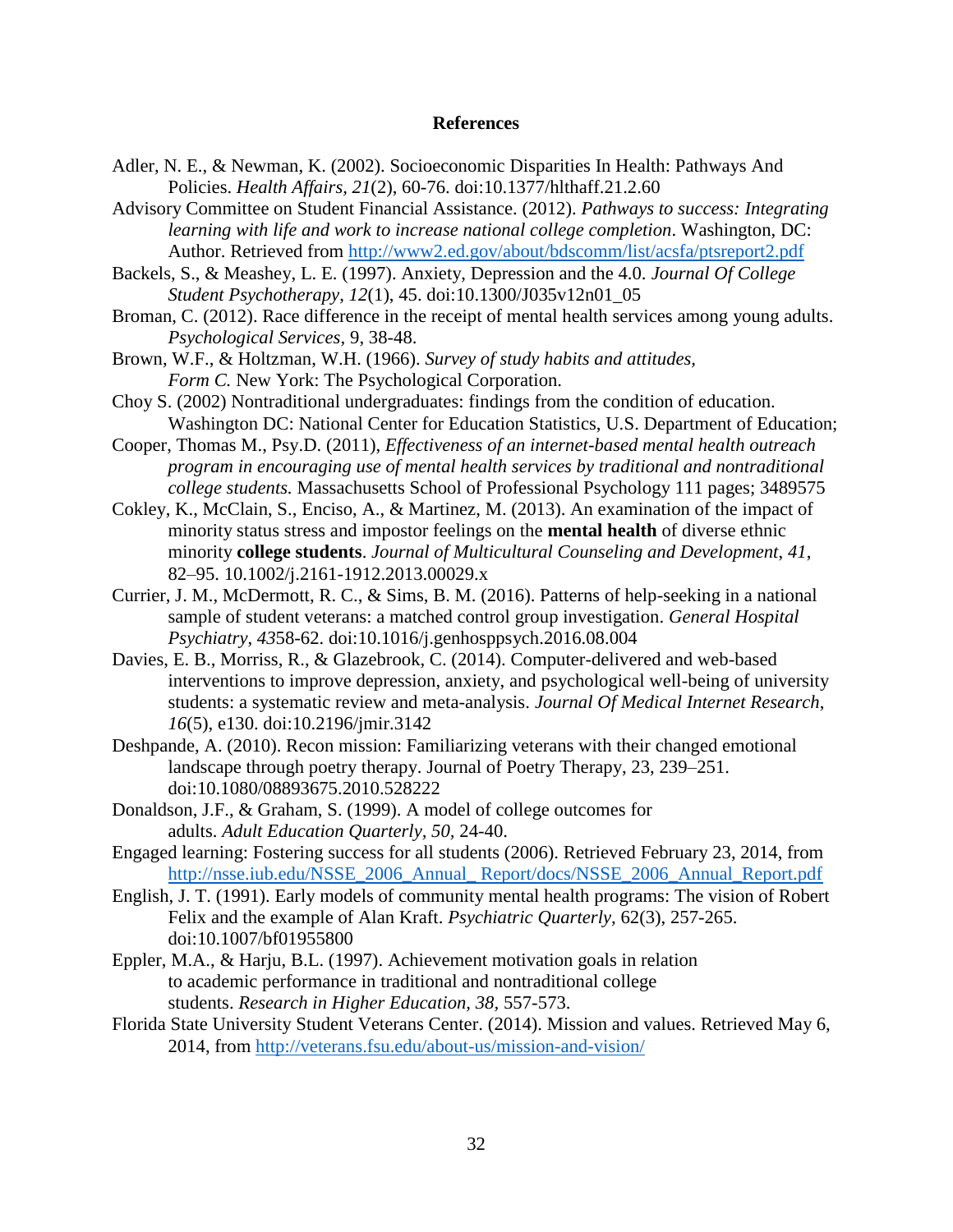- Georgia State University Veterans. (2017, March 07). Retrieved March 24, 2017, from <http://www.collegefactual.com/colleges/georgia-state-university/student-life/veterans/> 2013, Payscale
- Goncalves, S. A., & Trunk, D. (2014). Obstacles to Success for the Nontraditional Student in Higher Education. *Psi Chi Journal Of Psychological Research*, *19*(4), 164-172.
- Green, D. (2006). Historically underserved students: What we know, what we still need to know. *New Directions for Community Colleges*, *135*, 21 - 28.
- Haskell WL, Lee IM, Pate RR, et al.Physical activity and public health: updated recommendation for adults from the American College of Sports Medicine and the American Heart Association. *Med Sci Sports Exerc*. 2007;39:1423–1434.
- Jones, H. L., Cross, W. E., & DeFour, D. C. (2007). Race-Related Stress, Racial Identity Attitudes, and Mental Health Among Black Women. Journal of Black Psychology, 33(2). Retrieved April 28, 2017
- Koo, K. H., Hebenstreit, C. L., Madden, E., Seal, K. H., & Maguen, S. (2015). Race/ethnicity and gender differences in mental health diagnoses among Iraq and Afghanistan veterans. *Psychiatry Research*, *229*724-731. doi:10.1016/j.psychres.2015.08.013
- National Alliance on Mental Illness. (n.d.). Retrieved March 29, 2017, from http://www.nami.org/Learn-More/Fact-Sheet-Library
- National Center for Education Statistics. (2012). *Digest of education statistics*: 2012.
- Markle, G. (2015). Factors Influencing Persistence Among Nontraditional University Students. *Adult Education Quarterly*, *65*(3), 267. doi:10.1177/0741713615583085
- Manon S. Parry. Dorothea Dix (1802–1887) *American Journal of Public Health April* 2006: Vol. 96, No. 4, pp. 624-625. doi: 10.2105/AJPH.2005.079152
- Mcgee, E. O., & Stovall, D. (2015). *Reimagining Critical Race Theory in Education: Mental Health, Healing, and the Pathway to Liberatory Praxis.* Educational Theory, 65(5), 491- 511. doi:10.1111/edth.12129
- Quintiliani, L. M., Bishop, H. L., Greaney, M. L., & Whiteley, J. A. (2012). Factors across home, work, and school domains influence nutrition and physical activity behaviors of nontraditional college students. *Nutrition Research, 32*(10), 757-763. doi:10.1016/j.nutres.2012.09.008
- Rudd, M. D., Goulding, J., & Bryan, C. J. (2011). Student veterans: A national survey exploring psychological symptoms and suicide risk. Professional Psychology: Research and Practice, 42, 354–360. doi:10.1037/a0025164
- Sa, J., Heimdal, J., Sbrocco, T., Seo, D., & Nelson, B. (2016). Overweight and physical inactivity among African American students at a historically Black university. *Journal Of The National Medical Association*, *108*(1), 77-85. doi:10.1016/j.jnma.2015.12.010
- Seal KH, Bertenthal D, Miner CR, Sen S, Marmar C. Bringing the war back home: mental health disorders among 103,788 US veterans returning from Iraq and Afghanistan veterans using Department of Veterans Affairs facilities. Arch Intern Med 2007; 167 (5): 476-82.
- Suicide Prevention Resource Center. (2004). *Promoting mental health and preventing suicide in college and university settings.* Newton, MA: Education Development Center, In
- Suicide Prevention Resource Center. (2013). *Suicide among racial/ethnic populations in the U.S.:* Blacks. Waltham, MA: Education Development Center, Inc